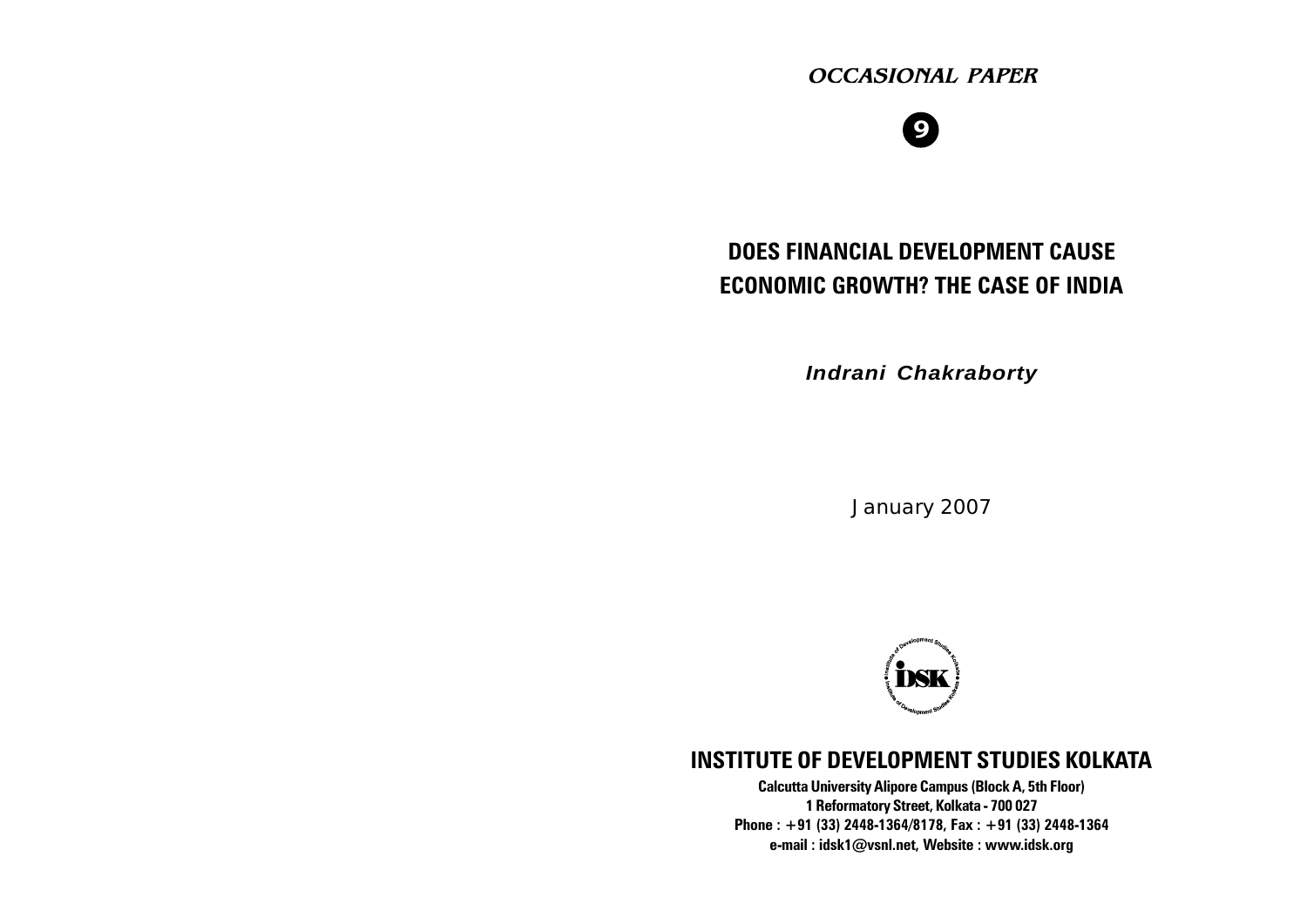# **Does Financial Development cause Economic Growth? The Case of India**

#### **Indrani Chakraborty**

*Associate Professor , IDSK*

#### **Abstract:**

 *This paper examines the question whether financial development has 'caused' economic growth in India since 1996. The dynamic interactions between the growth of real GDP and indicators of financial development are investigated using the concept of Granger Causality after testing for cointegration using both the Engle-Granger and Johansen techniques. The empirical results suggest the existence of a stable longrun relationship between stock market capitalization, bank credit and growth rate of real GDP. However, causality runs from the growth rate of real GDP to stock market capitalization. The sector-wise rates of growth of the industrial and services sectors are found to be cointegrated with the stock market development as well as banking sector development. The direction of causality for both the sectors run from the rate of growth to stock market capitalization. Furthermore, volatility in stock prices is cointegrated with each growth rate - of GDP, of industrial sector output, and of the service sector output. However, the estimated cointegrating relationship shows that there exists a negative relationship between stock price volatility and the rate of growth of the industrial sector. The overall implication is that economic growth has 'caused' financial development in India. However, the estimated coefficients are small in magnitude, suggesting that the relationship between financial development and economic growth is rather weak.*

#### **I Introduction**:

The relationship between economic growth and developments in the financial sector has been one of the most discussed areas in economics for a long time; and the direction of causality – whether financial development causes economic growth or vice versa – is by no means a settled issue. Schumpeter (1912), in his effort to analyse the importance of technological innovation in long-run economic growth, emphasised the crucial role that the banking system would play in facilitating investment in innovation and productive investment by the entrepreneur. Joan Robinson (1952), however, maintained that it was economic growth which would create the demand for various types of financial services to which the financial system would respond. In other words, Schumpeter and Robinson point to the mutually opposite directions of causality. The literature on the nature of relationship between economic growth and financial development has since grown enormously and arguments supporting either view on the direction of causality are as strong as their counterparts.<sup>1</sup>

Whether financial development influences economic growth is not just a matter of intellectual curiosity – it is a crucial policy issue as well. Financial development may be either of the bankbased type or stock market-based type. It is a crucial policy question which type of development should the government actively promote. The relative importance of these two types of financial structures in economic growth has been debated for over a century (Allen and Gale, 1999; Stiglitz, 1985). The proponents of the bank-based type argue that banking development plays a crucial role in economic growth and can avoid the shortcomings of the market-based financial systems. The agency problem due to asymmetry of information between the actors in the bank-based system is less severe than in the

<sup>&</sup>lt;sup>1</sup> Even if we go back to David Hume (1752), we find the discussion about the operation of "cash credit" which Hume calls "bank credit" or "paper credit", in an opulent economy.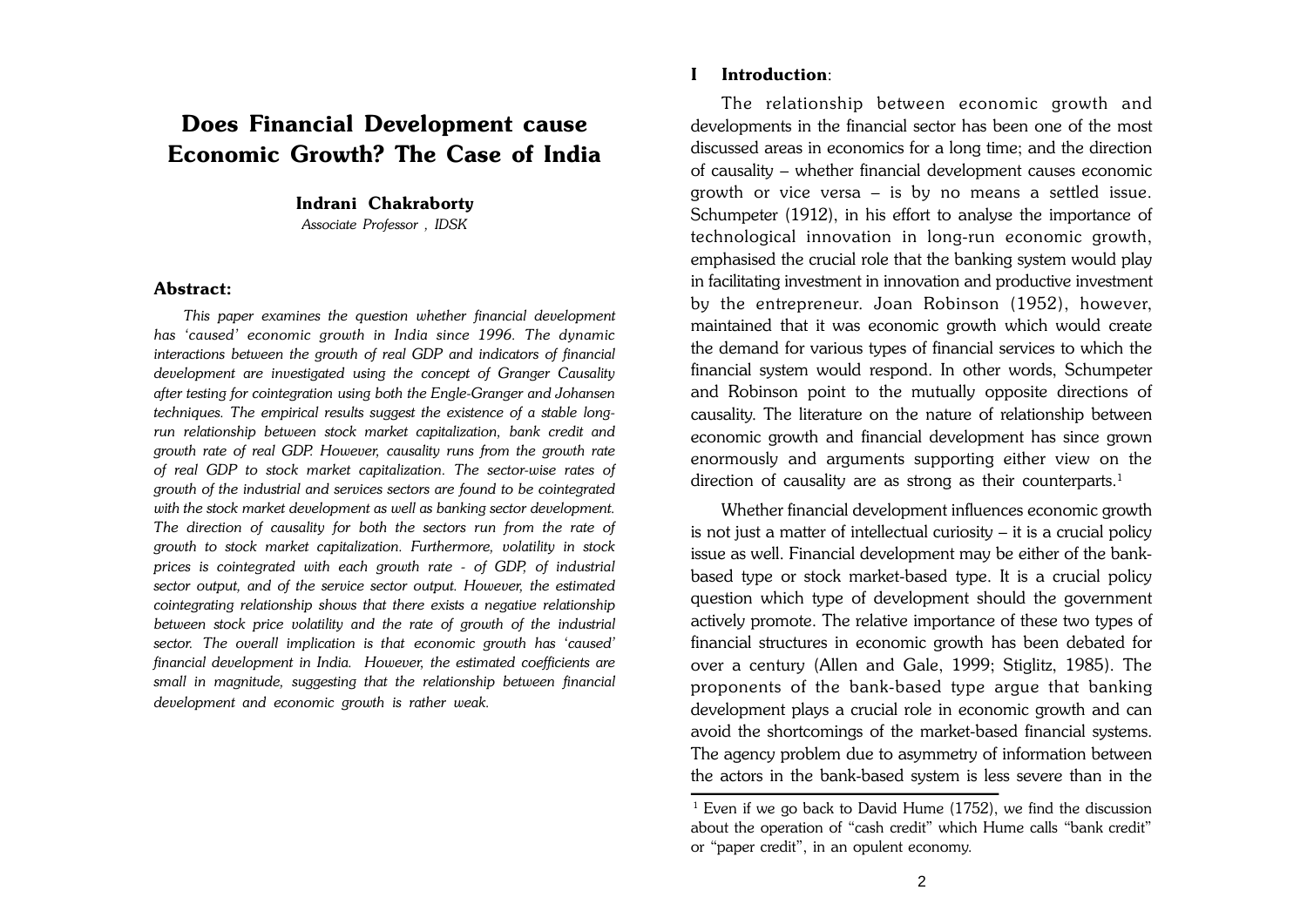market-based type. The stock market-based view, on the other hand, highlights that a well-functioning stock market fosters growth and profit incentives and helps in risk management more efficiently than the bank-based system does (Levine, 2002; Beck and Levine, 2002). The financial structure changes as a country goes through different stages of development, and it is argued that at the advanced stages of development the stock market-based structures are more effective than the bank-based ones in fostering economic growth in a country (Boyd and Smith, 1998). Bencivenga et al.(1996) demonstrates theoretically that a more developed stock market may provide liquidity that lowers the cost of the foreign capital essential for development, especially in low-income countries that cannot generate sufficient domestic savings.

The issue has been addressed empirically as well, in some recent works. Several studies show that it is the bank based financial structure that spurs economic growth (King and Levine, 1993, Boyd and Prescott, 1986). The other group of studies shows that stock market development has played a crucial role in some economies in promoting economic growth (Levine and Zervos, 1996, 1998; Demirguc-Kunt and Levine, 1996a; Atje and Jovanovic, 1993). The latter group argues that a welldeveloped stock market should increase saving and efficiently allocate capital to productive investments which would lead to an increase in the rate of economic growth. The stock markets, as the argument goes, play a key role in allocating capital to the corporate sector, which would have a real effect on the economy on aggregate. Finally, a third group of studies shows that causality runs in both the directions i.e. economic growth causes the financial development and vice versa (Arestis, Demetriades and Luintel, 2001, Demetriades and Hussein, 1996, Luintel and Khan, 1999). Thus the finance-growth nexus so far remains a rather controversial issue.

The objective of this paper is to examine whether financial development has *caused<sup>2</sup>* economic growth in India in the post liberalization period. This is an important question which cannot be answered by simply observing the ups and downs in the stock market indicators and the rates of growth in GDP. The financial sector in India since the early nineties has been transforming through various changes in the banking system, liberalization of the rules pertaining to foreign participation in the financial market, and concomitantly, a strong growth in the stock market. Even though apparently these developments in the financial market have been followed by good economic growth, one required an appropriate technique which would meaningfully relate these developments to the growth in GDP during the same period. By applying the cointegration technique to the Indian data for the relevant period, this paper seeks to contribute to the debate on the role of financial reforms in stimulating growth in the Indian economy.

The paper is organized as follows: Section II reviews the empirical evidence on the relationship between financial development and economic growth. Section III discusses methodology and data. Section IV presents the empirical analysis of stock market capitalization, turnover and bank credit, and Section V presents empirical analysis of stock price volatility. Section VI concludes.

#### **II Review of empirical evidence**:

Arestis, Luintel and Luintel (2005) observe six developing countries viz., Greece, India, South Korea, the Philippines, South Africa and Taiwan over a period of 30(minimum) to 39 (maximum) years. They define 'financial structure' (STR) as the ratio of market capitalization to bank lending. Thus higher STR means a system that is more of the market-based variety while a lower STR means more of a bank-based type. Based on a Cobb-Douglas production function specification relating output-labour ratio to capital-labour ratio and financial structure, their time-series results show that for the majority of the sample

<sup>&</sup>lt;sup>2</sup> causality is highly contested issue in the literature on social science methodology. Here we confine ourselves to the narrower view of causality that econometricians share.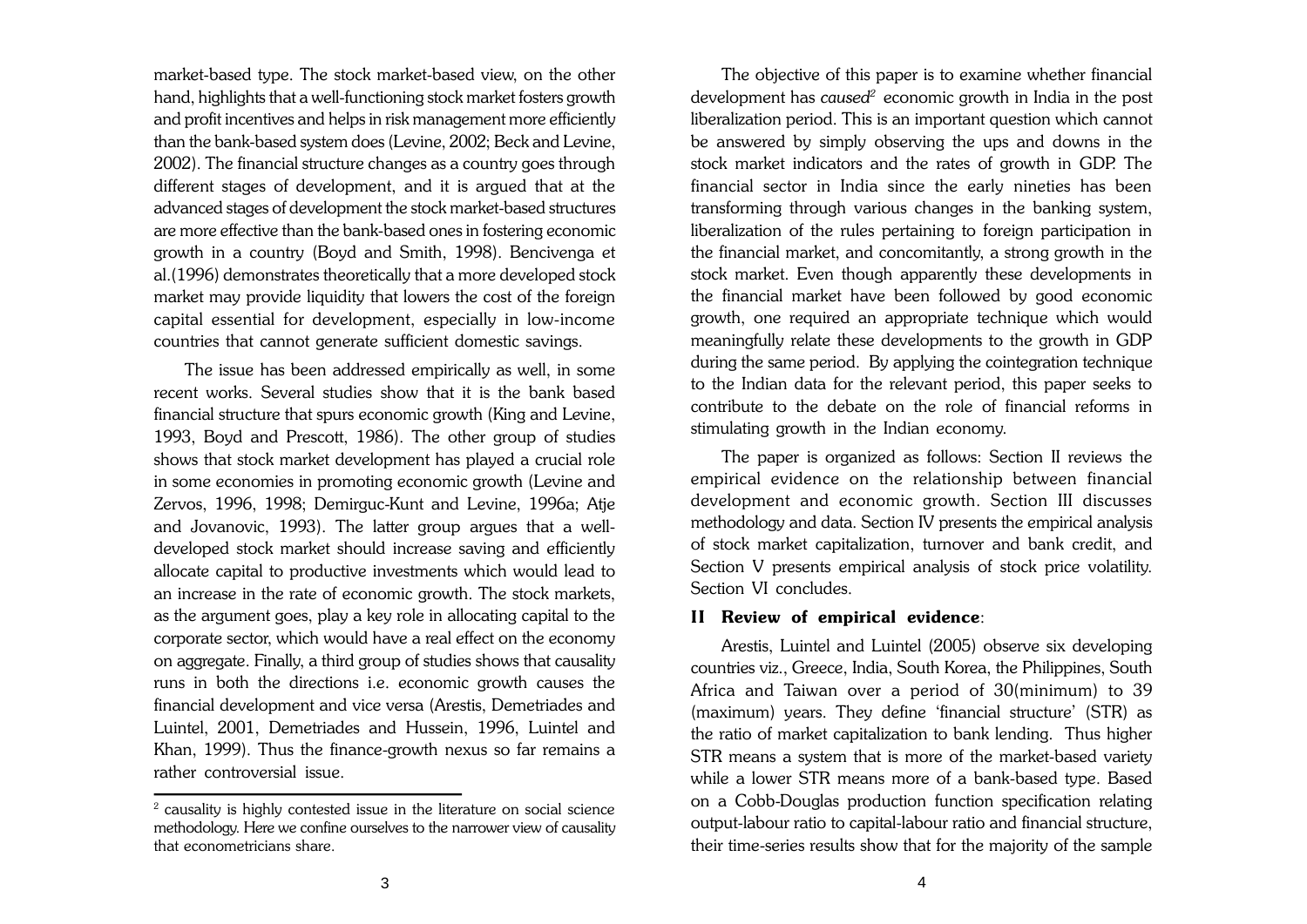countries financial structure significantly explains economic growth. The results from the dynamic heterogeneous panels also confirm the significance of the financial structure.

Levine and Zervos (1998) argue that banking development, stock market liquidity and stock market capitalization are good predictors of economic growth whereas stock market volatility is insignificantly correlated with economic growth. Based on 47 countries' experience for the period 1976-1993, the paper investigates whether measures of stock market liquidity, size, volatility and integration with world capital markets are robustly correlated with current and future rates of economic growth, capital accumulation, productivity improvements and saving rates. The role of banking is also brought into this analysis. The results suggest a strong and statistically significant relationship between stock market development and economic growth after controlling for initial income, initial investment in education, political stability, fiscal policy, openness to trade and macroeconomic stability. The level of banking development also turns out to be significant in explaining growth.

Beck and Levine (2004) use panel econometric techniques to assess the relationship between stock markets, banks and economic growth over the period 1976-1998 in a panel of 40 countries. They specifically examine whether both measures of stock market and bank development, have a positive relationship with economic growth after (i) controlling for simultaneity bias, omitted variable bias and the routine inclusion of lagged dependent variables in growth regressions (ii) moving to data averaged over five-years instead of quarterly or annual data (iii) assessing the robustness of the results using several variants of the system estimator and (iv) controlling for many other growth determinants. Their study shows that the turnover ratio and bank credit both enter significantly and positively in the growth regressions using the two-step estimator. The one-step estimator, however, indicates that bank credit does not always enter with a p-value below 0.10. Specifically, bank credit does not enter significantly when either trade openness or inflation is controlled for. However, even with the one-step estimator the financial indicators always enter jointly significantly. Using the alternative system estimator, it is found that both the stock market liquidity and bank development enter the growth regressions significantly except when controlling for trade openness. In the regression controlling for trade openness, bank credit enters with a p-value below 0.05 but turnover is insignificant. Even in this regression, however, they enter jointly significantly.

Arestis, Demetriades and Luintel (2001) demonstrate that while stock markets may be able to contribute to long-term output growth their influence is at best a small fraction of that of the banking system. Utilizing time-series methods and data from five developed economies the study examines the relationship between stock market development and economic growth after controlling for the effects of the banking system and stock market volatility. The five countries included in this study are Germany, USA, Japan, UK and France. Output is indicated by the logarithm of real GDP, stock market development by the logarithm of the stock market capitalization ratio, banking system development by the logarithm of the ratio of domestic bank credit to nominal GDP and stock market volatility is measured by an eight-quarter moving standard deviation of the end-of-quarter change of stock market prices. The results are found to be country-specific. While both stock markets and banks seem to have made important contributions to output growth in France, Germany and Japan, the link between financial development and growth in UK and USA was found to be statistically weak and the relationship runs from growth to financial development. Thus the findings support the view that bank-based financial systems may be more able to promote long-term growth than capital-market based ones. The study also observes that stock market volatility has negative real effects in Japan, France and UK, whereas the same effect was found to be insignificant in Germany. Thus although in principle the presence of volatility in stock prices may reflect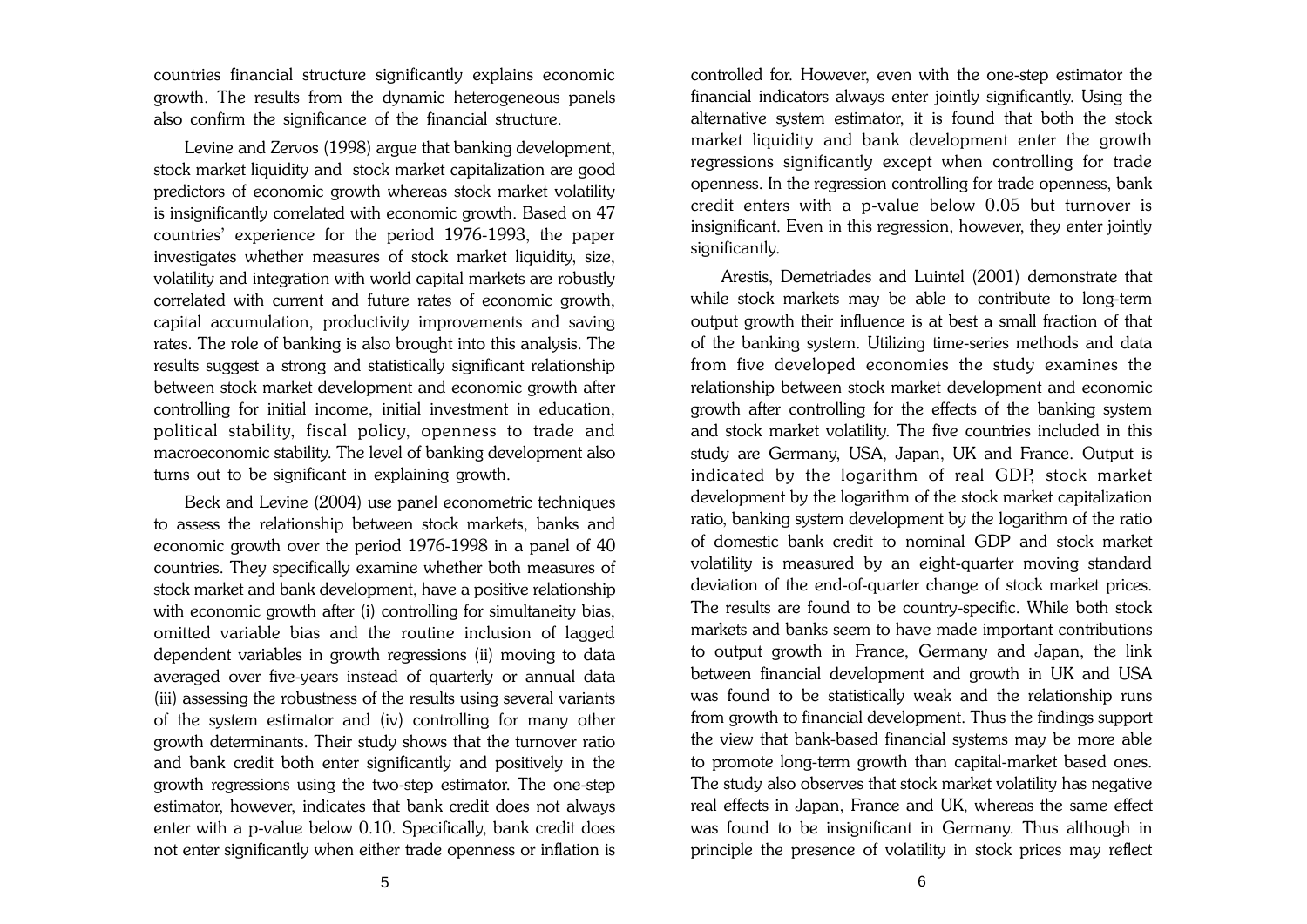efficient functioning of stock markets, the findings of this study do not support this hypothesis.

Singh (1997) argues that stock market development is unlikely to help in achieving quicker industrialization and faster longterm economic growth in most developing countries. Three reasons are cited. First, the inherent volatility and arbitrariness of the stock market pricing process under developing country conditions make a poor guide to efficient investment allocation. Second, the interactions between the stock and currency markets in the wake of unfavourable economic shocks may exacerbate macroeconomic instability and reduce long-term growth. Third, stock market development is likely to undermine the existing group-banking systems in developing countries, which, despite their many difficulties, have not been without merit in several countries, not least in the highly successful East Asian economies.

Levine and Zervos (1996) are among those few studies which considered the relationship between stock market development and economic growth without considering the role of the banking sector. The study uses pooled cross-country time series regressions considering the data on 41 countries over the period 1976-1993. The paper uses an aggregate index of overall stock market development constructed by Demirguc-Kunt and Levine (1996b) which combines information on stock market size, liquidity and integration with world capital markets. While assessing the relationship between stock market development and economic growth the paper includes a large number of control variables viz., the logarithm of initial per capita GDP, the logarithm of initial secondary school enrollment rate, the number of revolutions and coups, the ratio of government consumption expenditures to GDP, the inflation rate and the black market exchange rate premium. Using the instrumental variable method of estimation the study observes that the stock market development is positively correlated with economic growth even after controlling for other factors associated with long-run growth.

Demetriades and Hussein (1996) examine the causal relationship between financial development and economic growth from a time-series perspective considering data from 16 countries over 27 years and demonstrate that the relationship is country-specific. Financial development has been measured by two ratios viz., ratio of bank deposit liabilities to nominal GDP and ratio of bank claims on the private sector to nominal GDP. They find from the Engle-Granger results that at least one of the financial indicators is cointegrated with real GDP per capita in five countries viz., Honduras, South Africa, Sri Lanka, Turkey and Venezuela. On the other hand, based on the Johansen cointegration test, cointegration was determined between at least one indicator of financial development and real GDP per capita in 13 out of 16 countries. The evidence seems stronger in the case of the first financial indicator as this indicator is observed to be cointegrated with real GDP per capita in 13 countries. Countries which show no evidence of cointegration between financial development and economic growth according to Johansen results are Pakistan, Spain and Sri Lanka. Causality tests show that a bi-directional causal relationship exists in six countries viz., Honduras, India, Korea, Mauritus, Thailand and Venezuela. There are only three countries viz., Honduras, Spain and Sri Lanka in which financial indicator causes economic growth. The study also finds clear evidence of reverse causation in six countries viz., El Salvador, Greece, Pakistan, Portugal, South Africa, and Turkey, which refutes the hypothesis that finance is a leading sector in these countries.

Employing the Geweke decomposition test on pooled data of 109 developing and industrialised countries from 1960 to 1994 Calderon and Liu (2003) show that financial development enhances economic growth for all countries. The study divides the countries into two sub-samples viz., developing countries and industrial countries, and uses two measures of financial development viz., the ratio of broad money (M2) to GDP and the ratio of credit provided by financial intermediaries to the private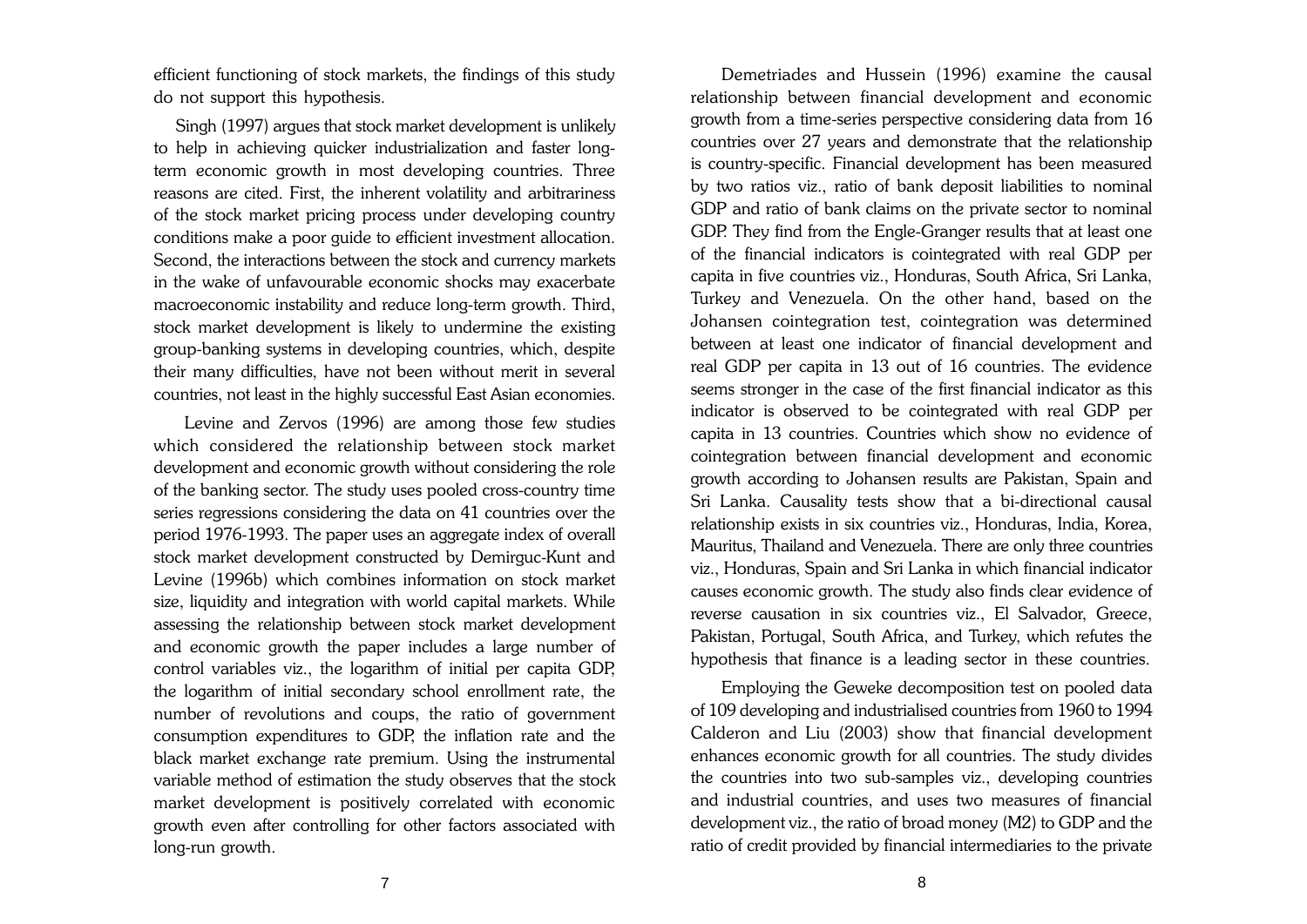sector to GDP. The study also includes a set of controlling variables namely initial human capital, initial income level, a measure of government size, black market exchange rate premium and regional dummies for Latin America, East Asia and Africa. Some interesting results are obtained from this study. First, the evidence of bi-directional causality is observed when the sample is split into developing and industrial countries. Second, financial depth contributes more to the causal relationships in developing countries, which has the implication that financial intermediaries have larger relative effects in less developed economies than in more developed ones. Third, it is found that financial development may enhance economic growth through more rapid capital accumulation as well as technological changes, though it appears that the productivity channel is stronger.

Based on annual data from 56 countries of which 19 are developed, industrialized countries, Jung (1986) empirically investigates the relationship between financial development and economic growth. The study uses two measures of financial development, viz., currency ratio defined as the ratio of currency to the narrow definition of money (M1) and the monetization variable i.e., the ratio of M2 to nominal GNP. When currency ratios are used, LDCs are found to be characterized by the causal direction running from financial to economic development and DCs by the reverse causal direction. The monetization variable does not appear to distinguish DCs from LDCs in terms of the direction of causality.

The relationship between financial depth and economic growth is investigated by Khan and Senhadji (2000). They examine a panel of 159 countries over the period 1960-1999. The study considers four alternative indicators of financial depth viz., (i) domestic credit to the private sector as a share of GDP (fd1) (ii) fd1 plus the stock market capitalization as a share of GDP (fd2) (iii) fd2 plus the private and public bond market capitalization as a share of GDP (fd3) and (iv) stock market capitalization. The study regresses the growth rate of real GDP

on each indicator of financial depth along with a set of control variables which include investment as a share of GDP, the growth rate of population, the growth rate of terms of trade and the log of initial income. In all the regressions the coefficient of the financial depth indicator is observed to be positive and highly significant suggesting a positive relationship between financial depth and growth.

Luintel and Khan (1999) demonstrate that bi-directional causality exists between financial development and economic growth. The study examines the long-run causality between financial development and economic growth in a multivariate vector autoregression setting using data from 10 countries. In this paper financial development is proxied by a measure of financial depth which is measured as a ratio of total deposit liabilities of deposit banks to one period lagged nominal GDP. The finding of this study is, therefore, different from those reported in the existing bi-variate time-series studies (Jung, 1986 and Demetriades and Hussein, 1996).

#### **III. The Methodology and Data**

#### **1. The Methodology:**

#### **(a) Series Stationary Test**:

To examine whether two time-series are co-integrated with each other, we have to test the stationarity of the series. In this regard, unit root test is usually used to confirm the stationarity of a sequence. In this paper we use the Augmented Dicky-Fuller (ADF) test as well as the Phillips-Perron test to examine whether a sequence is stationary or not. Suppose  ${y_t}$ is an AR(p) process, the testing is as follows:  $\nabla y_{t} = \gamma y_{t-1} + \xi_{1} \nabla y_{t-1} + \xi_{2} \nabla y_{t-2} + \ldots \xi_{p-1} \nabla y_{t-p+1} + \varepsilon_{t},$ where p is the lag length of the process. The value of p can be determined by Akaike information criterion (AIC) or Schwarz criterion (SC). The hypothesis is  $H_0$ :  $\gamma = 0$  $H_1$  :  $\gamma$  < 0.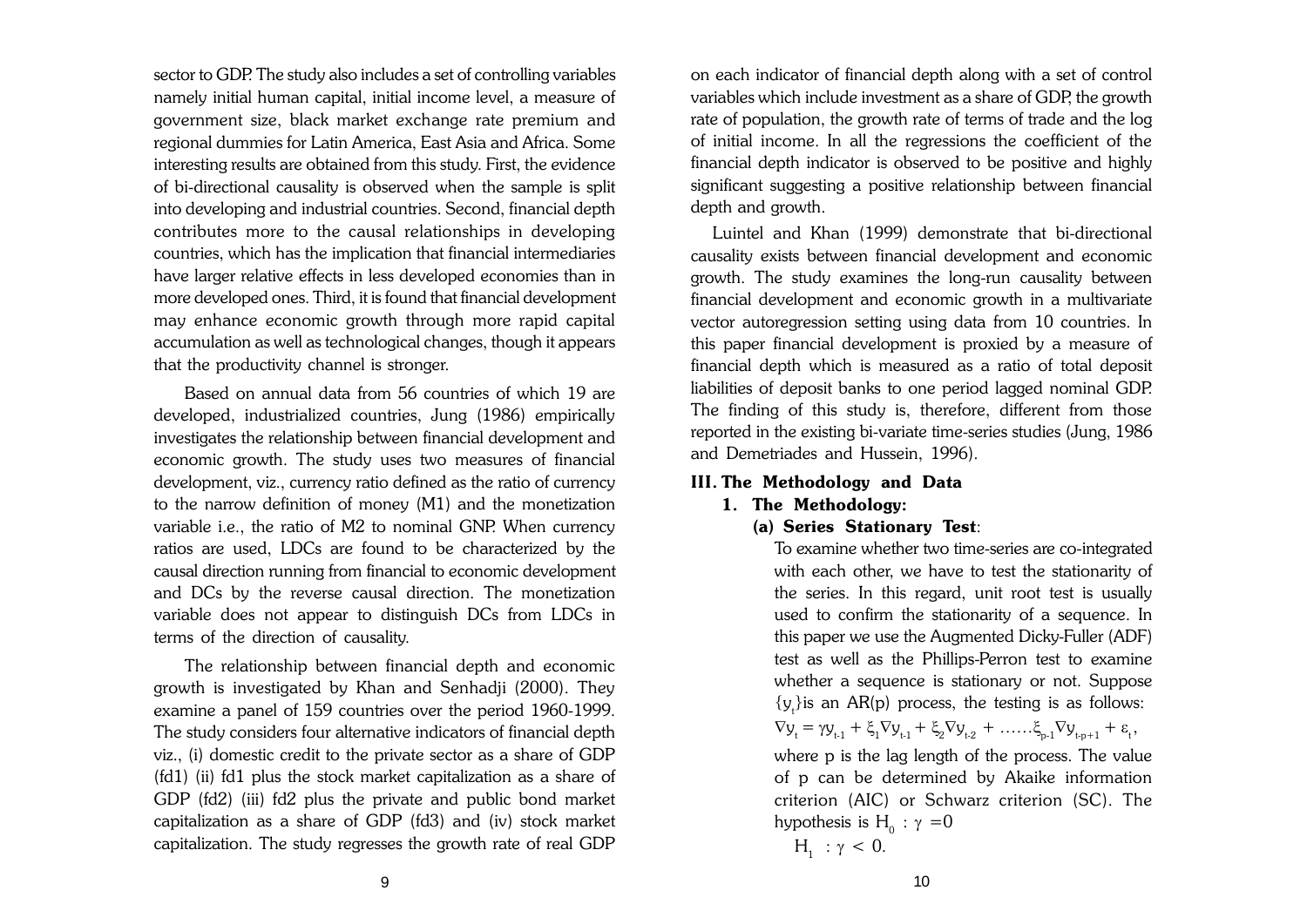If  $\rm H_{0}$  is accepted, then the sequence has a unit root, which indicates nonstationarity. On the other hand, if  ${\rm H}_{_{\rm 0}}$  is rejected, then the sequence does not have a unit root, which means it is stationary.

The augmented Dickey-Fuller test is based on the assumption that the errors are statistically independent and have a constant variance. While relaxing these assumptions we can use an alternative test, namely, Phillips-Perron test. This test allows the disturbances to be weakly dependent and heterogeneously distributed. To explain this procedure consider the following regression equations:

 $y_{t} = \alpha^{*} + \beta^{*} y_{t-1} + \mu_{t}$  and  $y_t = \alpha_0 + \beta_0 y_{t-1} + \gamma_0 (t-T/2) + \mu_t$ 

where T= number of observations and the disturbance term  $\mu_{\text{t}}$  is such that  $\text{E}(\mu_{\text{t}})=0$ , but there is no requirement that the disturbance term is serially uncorrelated or homogeneous. Phillips-Perron characterize the distribution and derive test statistics that can be used to test hypotheses about the coefficients  $\alpha^*,$   $\beta^*,$   $\alpha_{0},$   $\beta_{0}$  and  $\gamma_{0}$  under the null hypothesis that the data are generated by  $y_t = y_{t-1}$  $+$   $\mu$ . Thus the Phillips-Peron test statistics are modifications of the Dickey-Fuller t-statistics that take into account the less restrictive nature of the error process.

If the two time sequences are all integrated of order one i.e., I (1) either following the augmented Dicky-Fuller test or the Phillips-Perron test we can perform co-integration test with them.

## **(b) Co-integration Test:**

Suppose  $\{x_t\}$  and  $\{y_t\}$  are integrated with order one. To examine whether  $\{x_{t}\}\$  and  $\{y_{t}\}\$  are cointegrated or not Engle and Granger (1987) proposed a method of residual based test for co-integration which is known as Engle-Granger method. In this method, at first we have to regress  $y_t$  on  $x_t$  so that we get  $y_t = \alpha + \beta x_t + \varepsilon_t$ . Then we denote  $\alpha^{\hat{}}$  and  $\beta^{\hat{}}$  as the estimated regression coefficients vectors. Secondly, we estimate  $\varepsilon^{\hat{}} = y_t - \alpha^{\hat{}} - \beta^{\hat{}} x_t$ . If  $\varepsilon^{\hat{}}$  is integrated of order zero i.e.  $\overrightarrow{e}$  is stationary, then  $\{x_i\}$  and  $\{y_i\}$  are co-integrated. In this context, (1,  $-\beta^{\lambda}$ ) is called the co-integrating vector and  $y_t = \alpha$ + $\beta x_t$  +  $\varepsilon_t$  is called the co-integrating equation, which stands for a long-run equilibrium relationship between  $\{x_t\}$  and  $\{y_t\}$ .

Let us suppose that the time sequences  $\{y^{\,}_{1}\}$  and  ${y_2}$  are stationary. The Granger approach to the question of whether  $y_1$  causes  $y_2$  is to check how much of the current  $y_2^{\,}$  can be explained by the past values of  $\bm{{\mathsf{y}}}_2$  and then to see whether adding lagged values of  $y_1^{\,}$  can improve the explanation.  $y_2^{\,}$  is said to be Granger-caused by  $y_{_1}$ if past information on  $y_{_1}$ helps to improve the prediction of  $y_2$ . In other words, if the coefficients on the lagged  $y_1$ s are statistically significant,  $\bm{{\mathsf{y}}}_2$  is said to be Granger-caused by  $\bm{{\mathsf{y}}}_{1}$ 

Granger causality test runs on the basis of bivariate regressions of the form:

 $y_{1t} = c_1 + \sum \alpha_i y_{1t\cdot1} + \sum \beta_j y_{2t\cdot j} + \varepsilon_{1t}$  ……….Unrestricted equation (1)

 $y_{1t} = c_1 + \sum \alpha_i y_{1t} + v_{1t}$  ……………Restricted equation (2)

Equation (1) and (2) can be obtained by Ordinary Least Squares (OLS). The F-statistics are the Wald statistics for the joint hypothesis:  $\beta_i = 0$  (j=1,2,3, ….q) for each equation. The null hypothesis is that  $\bm{{\mathsf{y}}}_2$  does not Granger-cause  $\bm{{\mathsf{y}}}_1$  in the second regression.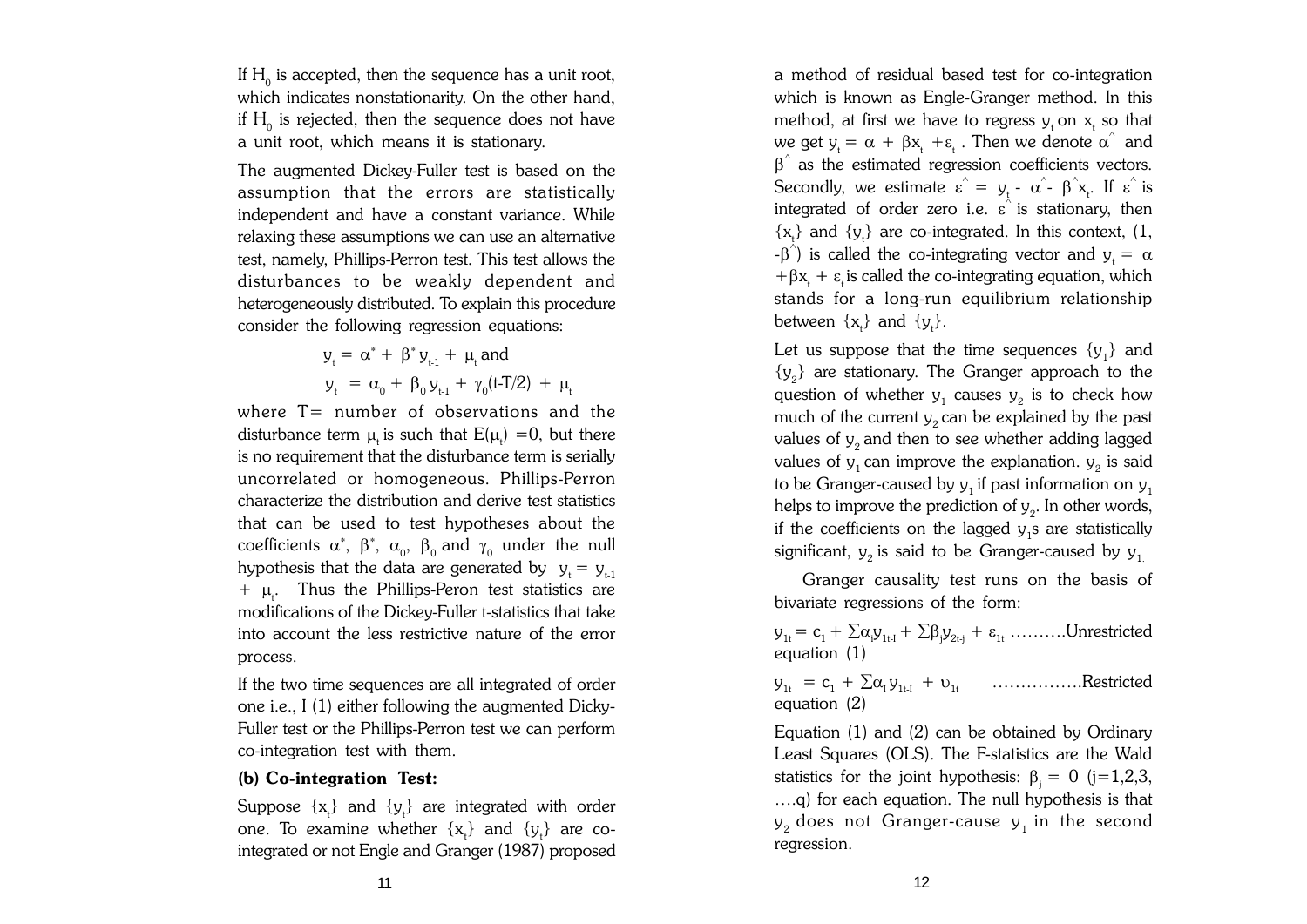#### **2. Data**:

The empirical analysis is carried out using quarterly data for India during the period 1996.III to 2005.I. Three empirical models have been analysed. While the first model is concerned with the whole economy, the second model relates the growth of the industrial sector to the financial sector development and the third one relates the growth of the service sector to the financial sector development. Economic growth is measured as the growth rate of gross domestic product at factor cost at 1993-94 prices (RGDP) and estimated from the data published by the Reserve Bank of India (2004-05). Real rate of growth of the industrial sector (RIND) and real rate of growth of the services sector (RSERV) are also estimated on the basis of data published by the same source. Two stock market development indicators are used. The first one is the total market capitalization variable at the National Stock exchange (TCAP) defined as the value of listed domestic shares at NSE as percentage of GDP and the second one is the turnover at National Stock Exchange as percentage of GDP (TURN). Stock market data is obtained from the publication of the Reserve Bank of India (2004-05). We have also estimated stock market volatility. Following Arestis and Demetriades (1997) stock market volatility is measured by the nine quarter moving standard deviation of the S&P CNX NIFTY prices (VOLATILITY). The banking system development indicator is the total bank credit variable (TBC), defined as the total domestic credit claims on private sector as percentage of GDP. Bank credit data is obtained from several issues of International Financial Statistics (IMF). In the empirical analysis, all variables except RGDP,RIND,RSERV are expressed in logarithms (LTCAP, LTURN, LTBC). Following Maddala and Kim (1998) we do not prefilter the data. Hence our variables are not seasonally adjusted.

## **IV. Empirical Results: Stock Market Capitalization, Turnover and Bank Credit**

#### *Test Results for Unit Roots*

Both the augmented Dicky-Fuller (ADF) and Phillips-Perron unit root tests are used to test stationarity of each variable. The null hypothesis tested is that the variable under investigation has a unit root against the alternative that it does not. The second and third columns of Table 1 report the test results for unit roots. It appears that all the variables are nonstationary at the level i.e. each variable has a unit root according to either of the test criteria. However, the first differences of the variables are found to be stationary according to both the test criteria. Therefore, it appears that all the six variables are integrated of order one.

#### *Test Results for Cointegration*

#### Model 1: All sectors:

Table 2 presents results of cointegration tests using the Engle-Granger procedure for GDP. Each row reports coefficients from two regressions. First we regress  $\bm{{\mathsf{y}}}_{\text{t}}$  on  $\bm{{\mathsf{x}}}_{\text{t}}$  and obtain the estimated coefficients a and b. Then we estimate the residuals from this regression and test if the residual series is stationary. From the latter test we get  $\rho$  and test for the presence of unit root in the residual series. From the Engle-Granger procedure it appears that only RGDP and LTCAP are cointegrated. No cointegration exists between RGDP and LTURN and between RGDP and LTBC. However, substantial bias occurs in the estimation method of Engle-Granger procedure which is based on OLS method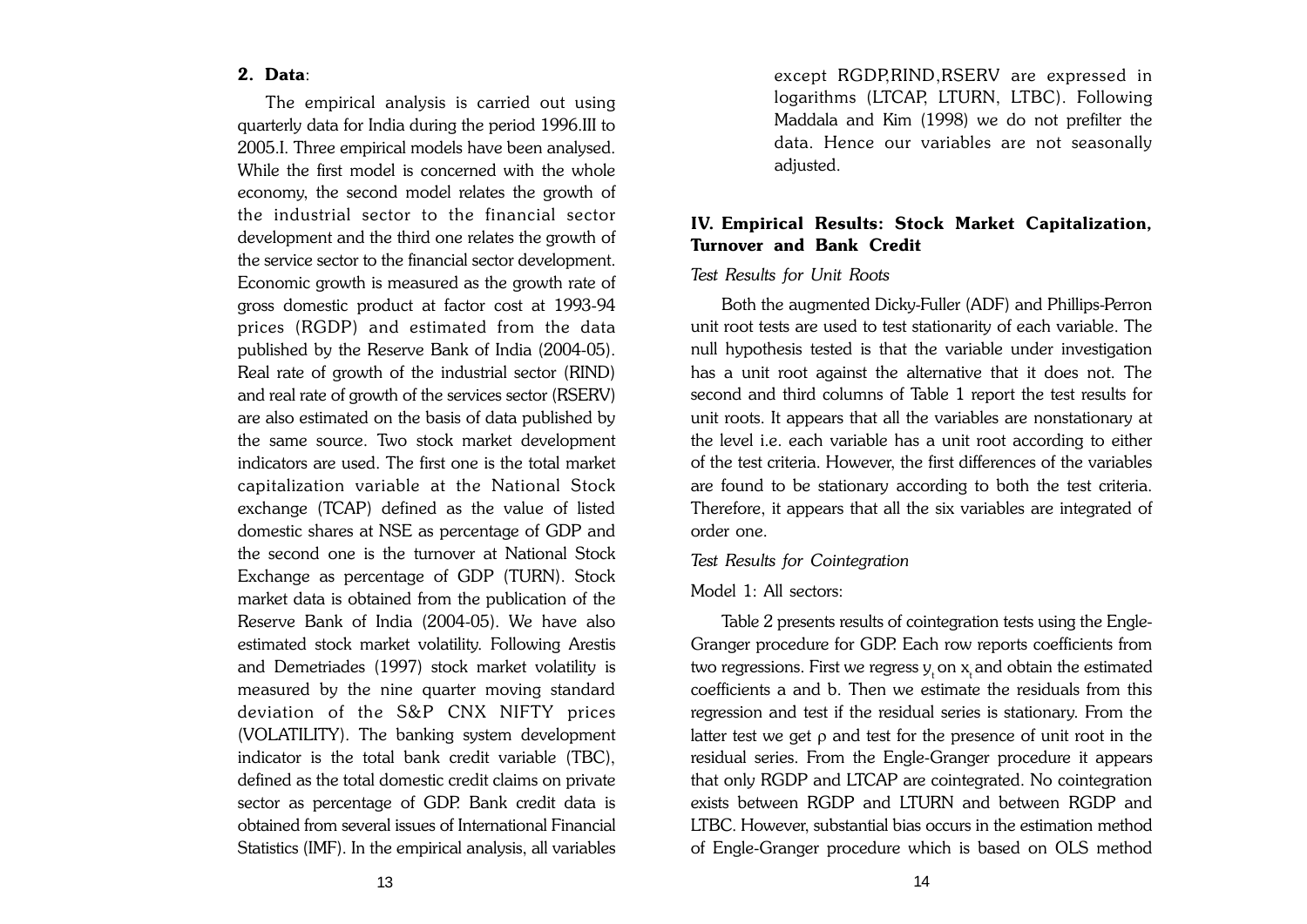(Banerjee et. al., 1986). Therefore, we also applied Johansen method, which uses maximum-likelihood method of estimation.

Tables 3-5 report the results from Johansen method. Johansen cointegration tests include both eigenvalue and likelihood ratio or trace statistics. The first row in each of the Tables 3, 4 and 5 tests the hypothesis of no cointegration, the second row tests the hypothesis of one cointegrating relation, and so on, all against the alternative hypothesis of full rank i.e., all series in the VAR are stationary. In Table 3, the trace statistic indicates the presence of two cointegrating equations at 5% significance level, which implies that RGDP and LTCAP are cointegrated. In Tables 4 and 5 the trace statstic does not reject any of the hypotheses at the 5% level, which implies that there exists no cointegration between RGDP and LTURN and between RGDP and LTBC.

Therefore, we get similar findings from both the Engle-Granger procedure and Johansen method. In both the cases the test results suggest that the rate of growth of real GDP and market capitalization at the stock exchange are cointegrated. This means that they have a stable long-run equilibrium relationship. On the other hand, the rate of growth of real GDP is not cointegrated either with the turnover ratio at the stock market or with the banking sector development indicator.

We have also tested for cointegration considering all the three variables, viz., RGDP, LTCAP and LTBC together. The results are reported in Table 6. The trace statistic indicates the presence of one cointegrating relation. The estimated cointegration relationship is

RGDP =  $1.92 -0.05$  LTCAP + 0.07LTBC +Z

The estimated equation shows that an upward shock in the stock market due to a rise in market capitalization is associated with a decrease in the rate of growth of real GDP whereas an increase in bank credit boosts real economic activity. The estimated cointegrating vector among the three variables suggests that real economic activity is affected by changes in market capitalization and bank credit in the long run. However, the magnitude of the estimated coefficients is quite small indicating that stock market capitalization and bank credit partially determine the magnitude of real economic activity.

#### Model II: Industry

Table 7 reports results for testing for cointegration in the industrial sector using the Engle-Granger procedure. From the Engle-Granger procedure it appears that RIND and LTCAP and RIND and LTURN are cointegrated. No cointegration exists between RIND and LTBC.

Tables 8-10 report the results from Johansen method. In each of tables 7 and 8 the trace statistic indicates the presence of two cointegrating equations at 5% significance level. This implies that RIND and LTCAP and RIND and LTURN are cointegrated. In Table 9 also, the trace statistic indicates the presence of one cointegrating equation at 5% significance level, which implies that RIND and LTBC are cointegrated. Therefore, we get different findings from the Engle-Granger procedure and Johansen method. Johansensen test results indicate that a stable long-run equilibrium relationship exists between the rate of growth of the industrial sector, both with the stock market and the banking sector.

We have also tested for cointegration between RIND, LTCAP and LTBC together. The results are reported in Table 11. The trace statistic indicates the presence of one cointegrating relation. The estimated cointegration relationship is

 $RIND = 21.93-1.03$  LTCAP - 3.27 LTBC+Z<sub>t</sub>

The estimated equation suggests that the real rate of growth of industry is affected by the changes in market capitalization and bank credit in the long run. The magnitude of the estimated coefficients shows that both the stock market capitalization and bank credit contribute significantly to determining the magnitude of the real rate of growth of industry.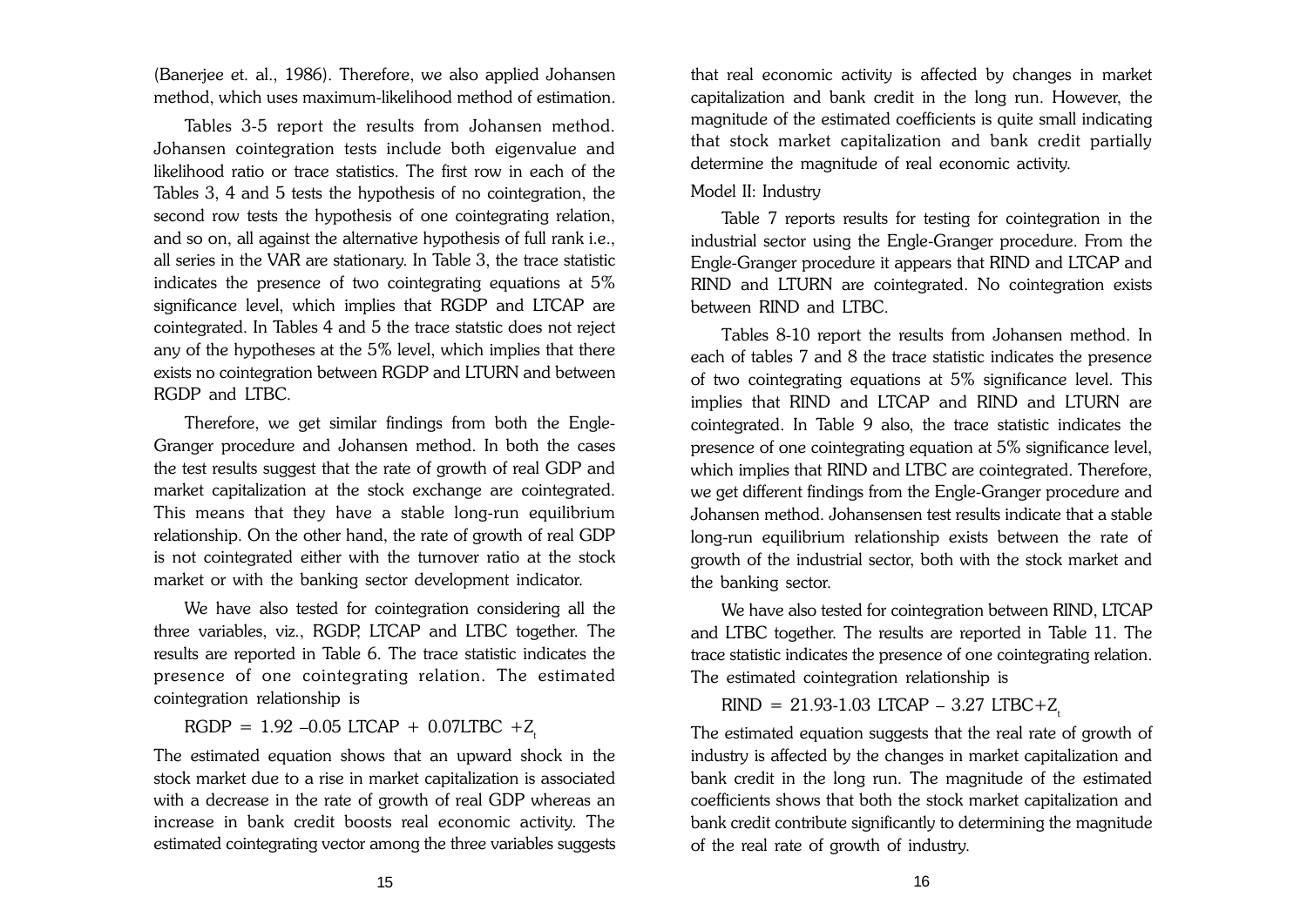#### Model III: Service sector

Table 12 reports the results for cointegration in the service sector using the Engle-Granger procedure. It appears that RSERV and LTURN are cointegrated. No cointegration exists between RSERV and LTCAP and RESERV and LTBC.

Tables 13-15 report the results from Johansen method. In each of tables 13 and 14 trace statistic indicates the presence of two cointegrating equations at 5% significance level. These imply that RSERV and LTCAP and RSERV and LTURN are cointegrated. In Table 15 also, the trace statistic indicates the presence of one cointegrating equation at 5% significance level, which implies that RSERV and LTBC are cointegrated. Therefore, like Model II, we get different findings from the Engle-Granger procedure and Johansen method. Johansen test results indicate that a stable long-run equilibrium relationship exists between the rate of growth of the service sector both with the stock market and the banking sector.

We have also tested for cointegration between RSERV, LTCAP and LTBC together. The results are reported in Table 16. The trace statistic indicates the presence of one cointegrating relation. The estimated cointegration relationship is

RSERV =  $18.36 + 0.42$  LTCAP -3.69 LTBC +Z<sub>t</sub>

The estimated equation suggests that the real rate of growth of the service sector is affected by the changes in market capitalization and bank credit in the long run. However, the small magnitude of the market capitalization indicates that its influence on the rate of growth of the service sector is rather modest.

## *Test Results for Granger- causality*

#### Model I: All sectors

Following the Engle-Granger hypothesis the cointegration test results presented above imply that per capita real GDP growth and financial development variables have a causal relationship. Table 17 reports the results considering two variables at a time.

From the test results we cannot reject LTCAP does not Granger cause RGDP. But we reject RGDP does not Granger cause LTCAP. It has the implication that causality runs from the rate of growth of real GDP to market capitalization at the stock market and not the other way around.

## Model II: Industry

Table 18 reports the test results for Granger causality. From the test result we cannot reject LTCAP does not Granger cause RIND. But we reject RIND Granger causes LTCAP, which implies that causality runs from real rate of growth of industry to market capitalization. Another interesting finding is that a bidirectional causal relationship exists between RIND and LTBC, which implies that the real rate of growth of the industry and bank credit to the private sector causes each other.

## Model III: The Service Sector

Table 19 reports the test results for Granger causality. From the test results we cannot reject LTCAP does not Granger cause RSERV. But we reject RSERV Granger cause LTCAP, which implies that the causality runs from real rate of growth of the service sector to market capitalization.

The analysis above and the empirical findings have an important implication for the conduct of economic policy regarding the role of finance in the Indian economy in the postreform period. The findings imply that financial development does not cause economic growth in India. Rather, the relationship runs from growth to financial development. Our findings are broadly consistent with the view expressed by Singh (1997) who questions the positive role of stock market development in the long-run growth.

## **V. Further Results: Stock Market Volatility**

Both the augmented Dicky-Fuller and Phillips-Perron unit root tests are used to test the stationarity of VOLATILITY. Test results are reported in Table 20. It appears that the variable has a unit root according to both the test criteria. Since the first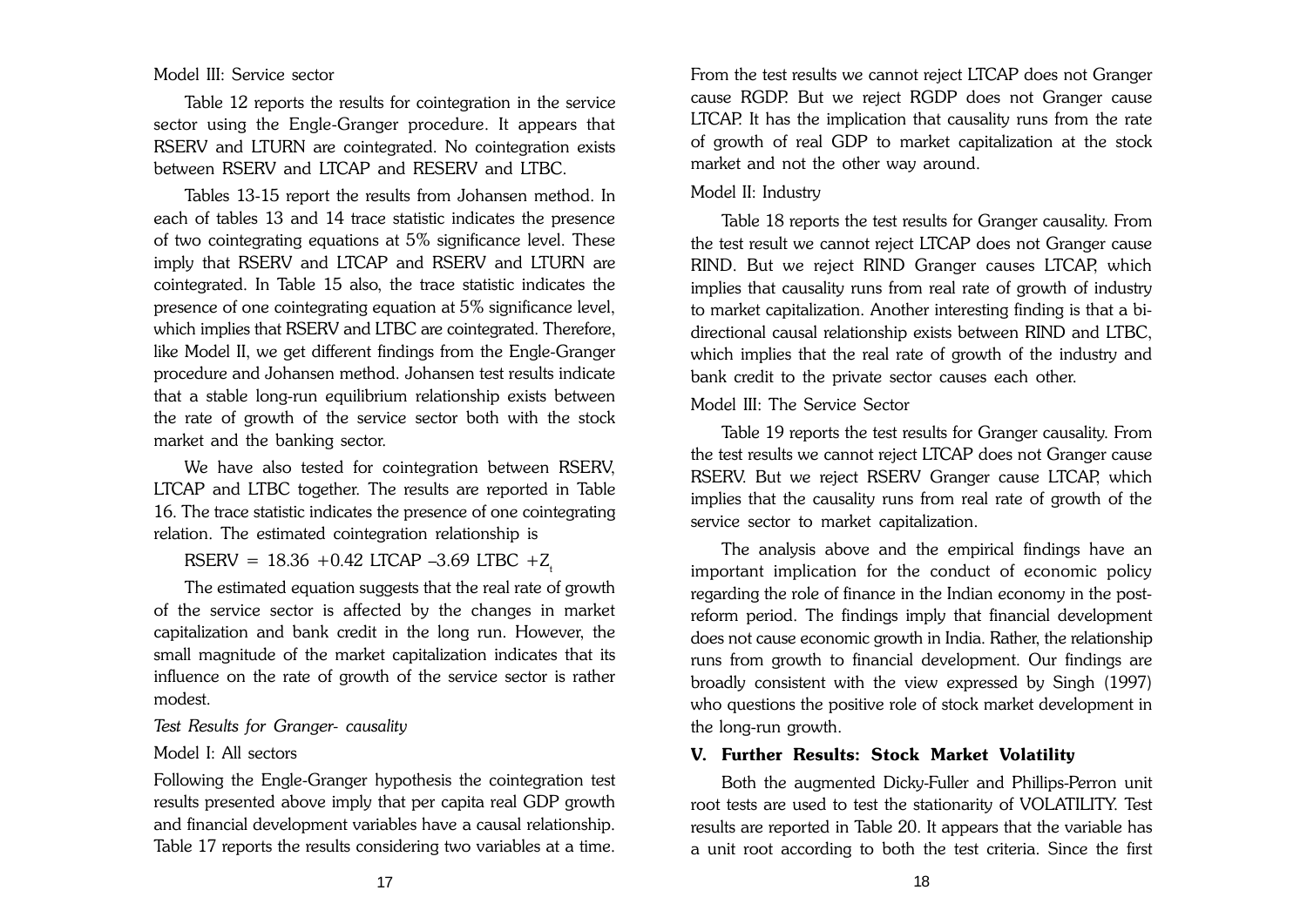difference of the variable appears to be stationary, it implies that the series is integrated of order one.

To test the presence of cointegration between VOLATILITY and the three growth indicators we have applied both the Engle-Granger procedure and the Johansen method. Table 21 reports results for testing cointegration using Engle-Granger procedure. It appears that the stock market volatility is cointegrated with each of the three growth indicators i.e. RGDP, RIND and RSERV. Tables 22-24 report the results from Johansen method. Trace statistic from all the three tables indicates the presence of two cointegrating equations at 5% significance level. Thus VOLATILITY is cointegrated with each of three variables viz., RGDP, RIND and RSERV. Therefore, we get similar findings from both the Engle-Granger procedure and Johansen method. In both the cases the test results suggest that the rate of growth of GDP and stock price volatility are cointegrated. Cointegration also exists between the rate of growth of the industrial sector and stock price volatility and between the rate of growth of the service sector and stock price volatility. However, the estimated cointegrating relationship shows that there exists a negative relationship between VOLATILITY and RIND. Thus an increase in stock price volatility is associated with a decrease in the rate of growth of industrial sector.

Table 25 reports the results of Granger causality. From the test results it is evident that stock price volatility has no causal relationship with the rate of growth of GDP or the rate of growth of the industrial sector or the rate of growth of the service sector.

#### **VI. Conclusion**

This paper has examined the question whether financial development has 'caused' economic growth in India since 1996. This question is important because during the nineties banking system was liberalized and foreign participation in the stock market was actively promoted in India. A large number of theoretical and empirical studies have analysed the financegrowth nexus, of which a good number used cross-country data. But there has been strong evidence that this relationship is country-specific (Luintel and Khan, 1999, Demetriades and Hussein, 1996). Therefore, this study provides empirical evidence on finance-growth nexus in India based on the quarterly data for the period 1996 to 2005.

The paper employed four measures of financial development viz., total market capitalization at the stock market to nominal GDP, turnover at the stock exchange to nominal GDP, stock price volatility and total bank credit to nominal GDP. The dynamic interactions between the growth of real GDP and financial development are investigated using the concept of Granger causality, after testing for cointegration for which both the Engle-Granger and Johansen techniques were used.

The empirical results suggest the existence of a stable longrun relationship among stock market capitalization, bank credit and growth rate of real GDP. On the other hand, causality test results show that causality is running from growth rate of real GDP to stock market capitalization. This has the implication that economic growth has 'caused' financial development in India. However, the estimated coefficients are small in magnitude, suggesting that the relationship between financial development and economic growth is rather weak.

It has been found that a stable long-run equilibrium relationship exists between the rate of growth of the industrial sector both with the stock market capitalization and stock market turnover. Rate of growth of the industrial sector is also found to be cointegrated with the banking sector development. The rate of growth of the service sector is also observed to be cointegrated with the stock market capitalization and stock market turnover as well as bank credit.

Granger causality results suggest that causality runs from the rate of growth of the industrial sector to stock market capitalization and from the rate of growth of the service sector to stock market capitalization. Moreover, it is found that the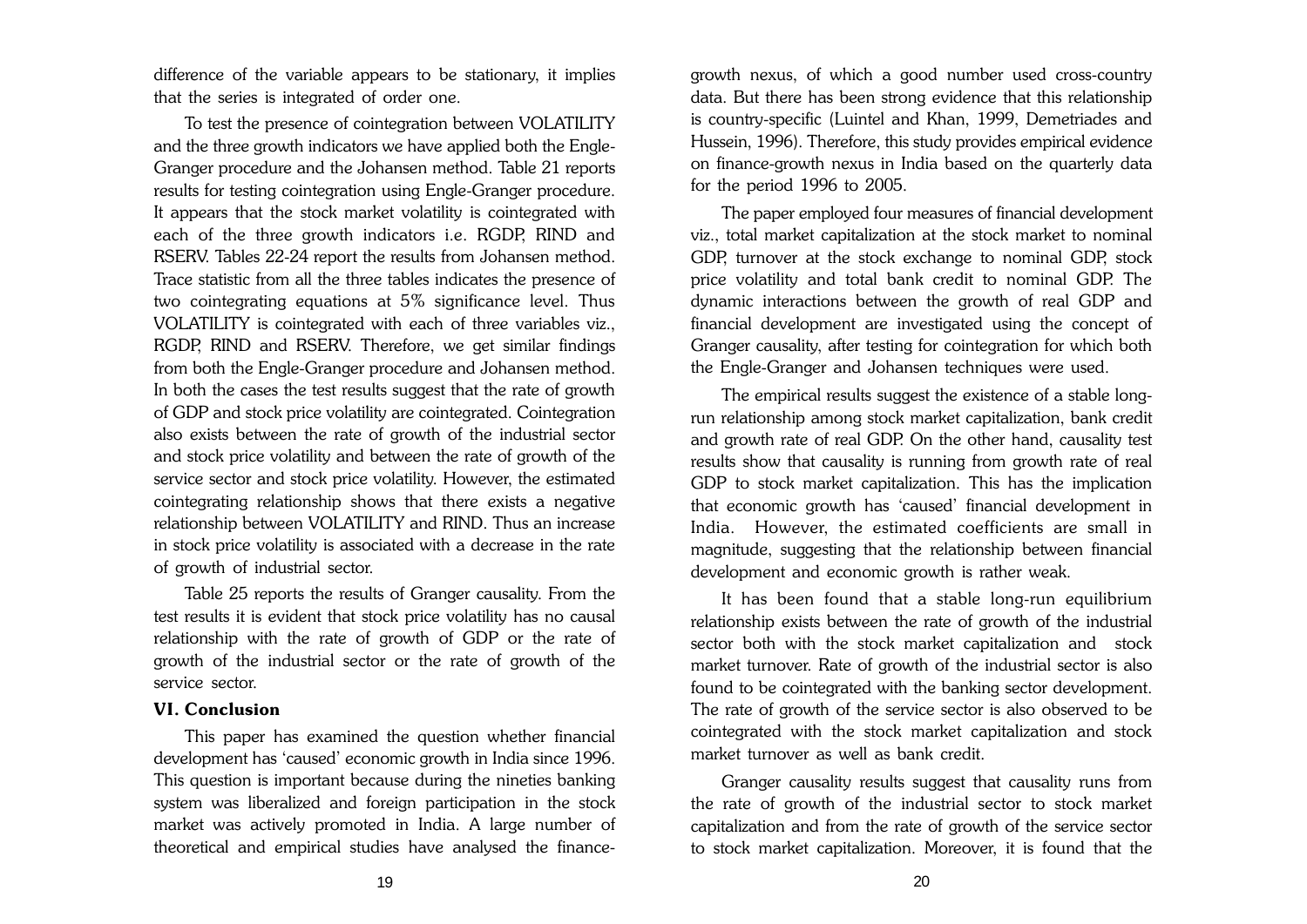rate of growth of the industrial sector and bank credit causes each other.

 Our findings further suggest that the rate of growth of GDP and stock price volatility are cointegrated. Cointegration also exists between the rate of growth of the industrial sector and stock price volatility and between the rate of growth of the service sector and stock price volatility. However, the estimated cointegrating relationship shows that there exists a negative relationship between stock price volatility and the rate of growth of the industrial sector.

Before concluding we have to mention one caveat of this study. The frequency of the data on the rate of growth of GDP, rate of growth of the industrial sector and rate of growth of the service sector is quarterly. On the other hand, the data on stock market capitalization, turnover and stock price are reported monthly. Therefore, we have estimated the quarterly figures for these variables taking three months' average. Due to this adjustment mechanism some loss of information may have taken place.

**[Acknowledgement:** This paper has been presented at a seminar at IDSK in October 2006. I gratefully acknowledge the comments and suggestions provided by Amiya Kumar Bagchi, Debdas Banerjee and Achin Chakraborty. However, the usual disclaimer applies.]

#### **Reference:**

- Allen, F and Gale, D. 1999. *Comparing Financial Systems*, Cambridge, MIT Press.
- Arestis, Philip, Panicos O. Demetriades and Kul B. Luintel (2001), Financial Development and Economic Growth: The Role of Stock Markets. *Journal of Money, Credit and Banking,* 33(1), February.
- Arestis, Philip, Luintel, Ambika D. and Luintel Kul B. 2005. Financial Structure and Economic Growth. Centre for Economic and Public Policy Working Paper No. 06/05, June, University of Cambridge.
- Atje, R. and Jovanovic, B. 1993. Stock Markets and Development. *European Economic Review,* 37,
- Banerjee, Abhijit, Juan J. Dolado, David F. Hendry and Gregor W. Smith 1986. Exploring Equilibrium Relations in Econometrics Through State Models: Some Monte Carlo Evidence. *Oxford Bulletin of Economics and Statistics*, 48.
- Beck, Thorsten and Levine, Ross 2004. Stock Markets, Banks and Growth: Panel Evidence. *Journal of Banking and Finance*, 28.
- Bencivenga, V., Smith, B. and Starr, R. 1996. Equity Markets, Transaction Costs and Capital Accumulation: An Illustration. *World Bank Economic Review*, 10.
- Boyd, John, H. and Prescott, Edward C. 1986. Financial Intermediary-Coalitions. Journal of Economic Theory, April, 38(2)
- Boyd, J.H and Smith, B.D. 1998. The Evolution of Debt and Equity Markets in Economic Development. *Economic Theory*, 12.
- Calderon Cesar and Liu Lin 2003. The Direction of Causality Between
- Financial Development and Economic Growth. *Journal of Development Economics,* 72
- Demetriades, Panicos O. and Hussein Khaled A. 1996. Does Financial Development Cause Economic Growth? Time-series Evidence from 16 Countries. *Journal of Development Economics*, 51.
- Demirguc-Kunt, Asli and Levine, Ross 1996a. Stock Markets, Corporate Finance and Economic Growth: An Overview. *World Bank Economic Review*, 10(2).
- Demirguc-Kunt, Asli and Levine, Ross 1996b. Stock Market Development and Financial Intermediaries: Stylized Facts. *World Bank Economic Review.*
- Engle, Robert and Granger, Clive 1987. Co-integration and Error Correction: Representation, Estimation and Testing. *Econometrica,* 55(2).
- Hume David, 1752, "Of Money" and " Of the Balance of Trade" , in Essays, Morals and Political, London, Andrew Miller. Reprinted in David Hume, 1987, Essays, Moral, Political and Literary, Indianapolis (USA), Liberty Classics, pp.281-294 and 308-326.
- International Monetary Fund (several issues), International Financial Statistics.
- Jung Woo S. 1986. Financial Development and Economic Growth: International Evidence. *Economic Development and Cultural Change.*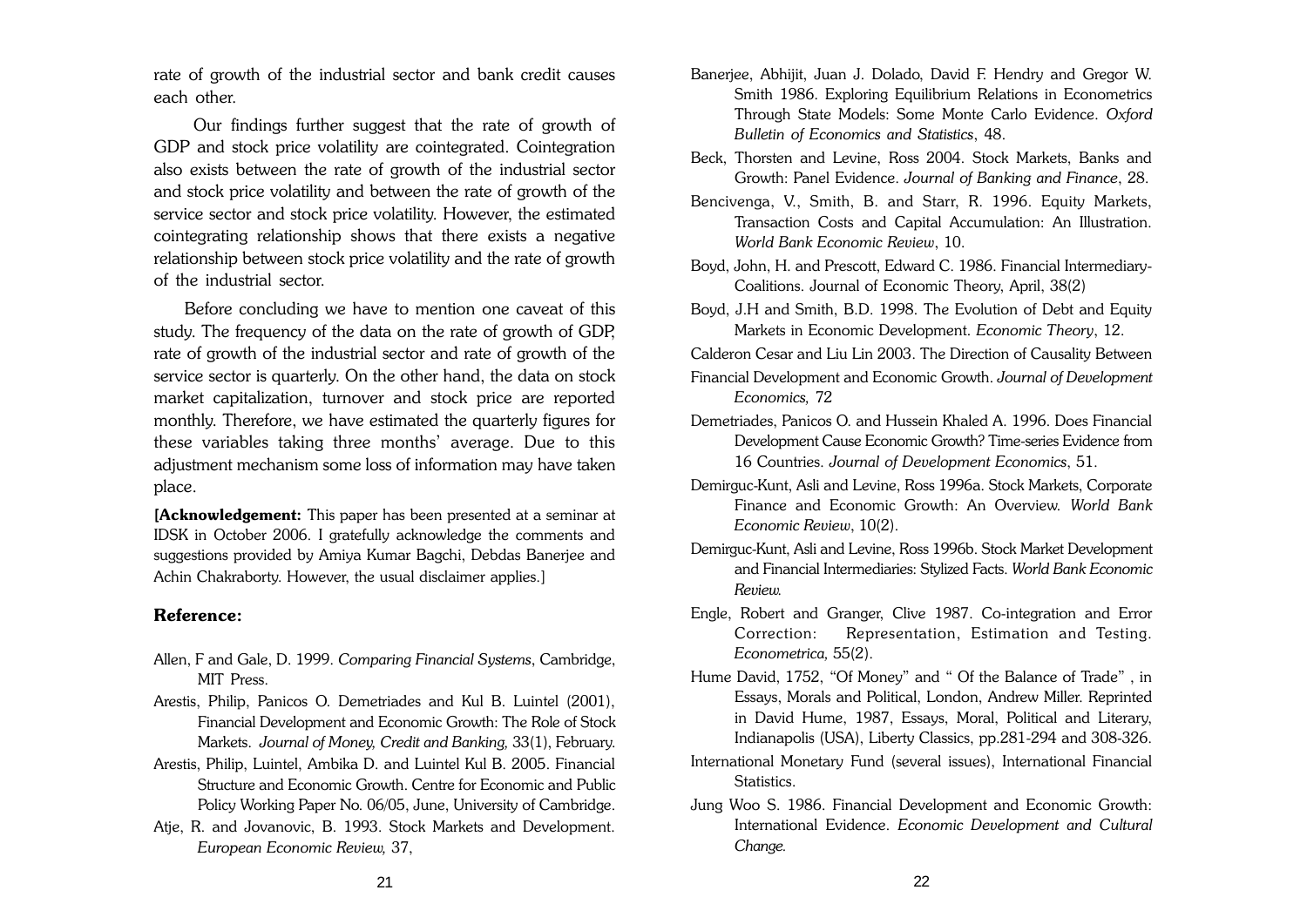- Khan, Mohsin S. and Senhadji, Abdelhak S. 2000. Financial Development and Economic Growth: An Overview. IMF Working paper no. WP/00/209, International Monetary Fund.
- King, Robert and Levine Ross 1993. Finance and Growth: Schumpeter Might Be Right. *Quarterly Journal of Economics*.
- Levine, R. 2002. Bank-based or Market-based Financial Systems: Which is better. *Journal of Financial Intermediation*, 11(4).
- Levine, Ross and Zervos, Sara 1996. Stock Market Development and Long-Run Growth. World Bank policy Research Working Paper No. 1582, The World Bank, Policy Research Department.
- Levine, R. and Zervos, Sara 1998. Stock Markets, Banks and Economic Growth. *American Economic Review*, 88.
- Luintel Kul B. and Khan Mosahid 1999. A Quantitative Reassessment of the Finance-Growth Nexus: Evidence from a Multivariate VAR. *Journal of Development Economics,* 60.
- Maddala, G.S. and Kim, In-Moo 1998. Unit Roots, Cointegration and Structural Change. Cambridge University Press, Cambridge.
- Reserve Bank of India 2004-05. Handbook of Statistics on the Indian Economy.
- Robinson , Joan 1952. The Rate of Interest and Other Essays. Macmillan, London.
- Schumpeter J. 1912. The Theory of Economic Development. Harvard University Press, Cambridge.(Translated by Redvers Opie).
- Singh Ajit 1997. Financial liberalization, Stockmarkets and Economic Development. *The Economic Journal*, 107, May.
- Stiglitz, J.E. 1985. Credit Markets and the Control of Capital. *Journal of Money, Credit and Banking*, 17(1).

#### **Table 1. Test Results for Unit Roots**

|               | ADF test                                      | Phillips-Perron test      |
|---------------|-----------------------------------------------|---------------------------|
| <b>RGDP</b>   | $I(1)$ (7 lags, without C &T)                 | $I(1)$ (without $C & T$ ) |
|               | $(-0.0447)$                                   | $(-8.20)$                 |
| <b>LTBC</b>   | $I(1)$ (9 lags, with C&T)                     | $I(1)$ (with $C&T$ )      |
|               | $(-4.72)$                                     | (0.9871)                  |
| <b>LTCAP</b>  | $I(1)$ (5 lags, without $C&T$ )               | $I(1)$ (with $C&T$ )      |
|               | $(-0.2184)$                                   | $(-5.48)$                 |
| <b>LTURN</b>  | $I(1)$ (2 lags, without C&T)                  | $I(1)$ (with C)           |
|               | (0.1637)                                      | $(-5.65)$                 |
| <b>RIND</b>   | $I(1)$ (4 lags, with C)                       | $I(0)$ (without $C&T$ )   |
|               | $(-3.08)$                                     | $(-6.43)$                 |
| <b>RSERV</b>  | $I(1)$ (7 lags, without C&T)                  | $I(0)$ (with C)           |
|               | $(-0.64)$                                     | $(-17.13)$                |
| <b>DRGDP</b>  | $I(0)$ (6 lags, without C&T)                  | $I(0)$ (without $C&T$ )   |
|               | $(-6.63)$                                     | $(-16.74)$                |
| <b>DLTBC</b>  | $I(0)$ (2 lags, with C)                       | $I(0)$ (with $C&T$ )      |
|               | $(-9.74)$                                     | $(-5.48)$                 |
| <b>DLTCAP</b> | $I(0)$ (5 lags, without $C&T$ )               | $I(0)$ (without $C&T$ )   |
|               | $(-3.62)$                                     | $(-5.33)$                 |
| <b>DLTURN</b> | $I(0)(1 \text{ lag}, \text{without } C \& T)$ | $I(0)$ (without $C&T$ )   |
|               | $(-6.98)$                                     | $(-6.98)$                 |
| <b>DRIND</b>  | $I(0)$ (10 lags, without $C&T$ )              | $I(0)$ (without $C&T$ )   |
|               | $(-3.49)$                                     | $(-16.34)$                |
| <b>DRSERV</b> | $I(0)$ (6 lags, without C&T)                  | $I(0)$ (without $C&T$ )   |
|               | $(-4.49)$                                     | $(-34.27)$                |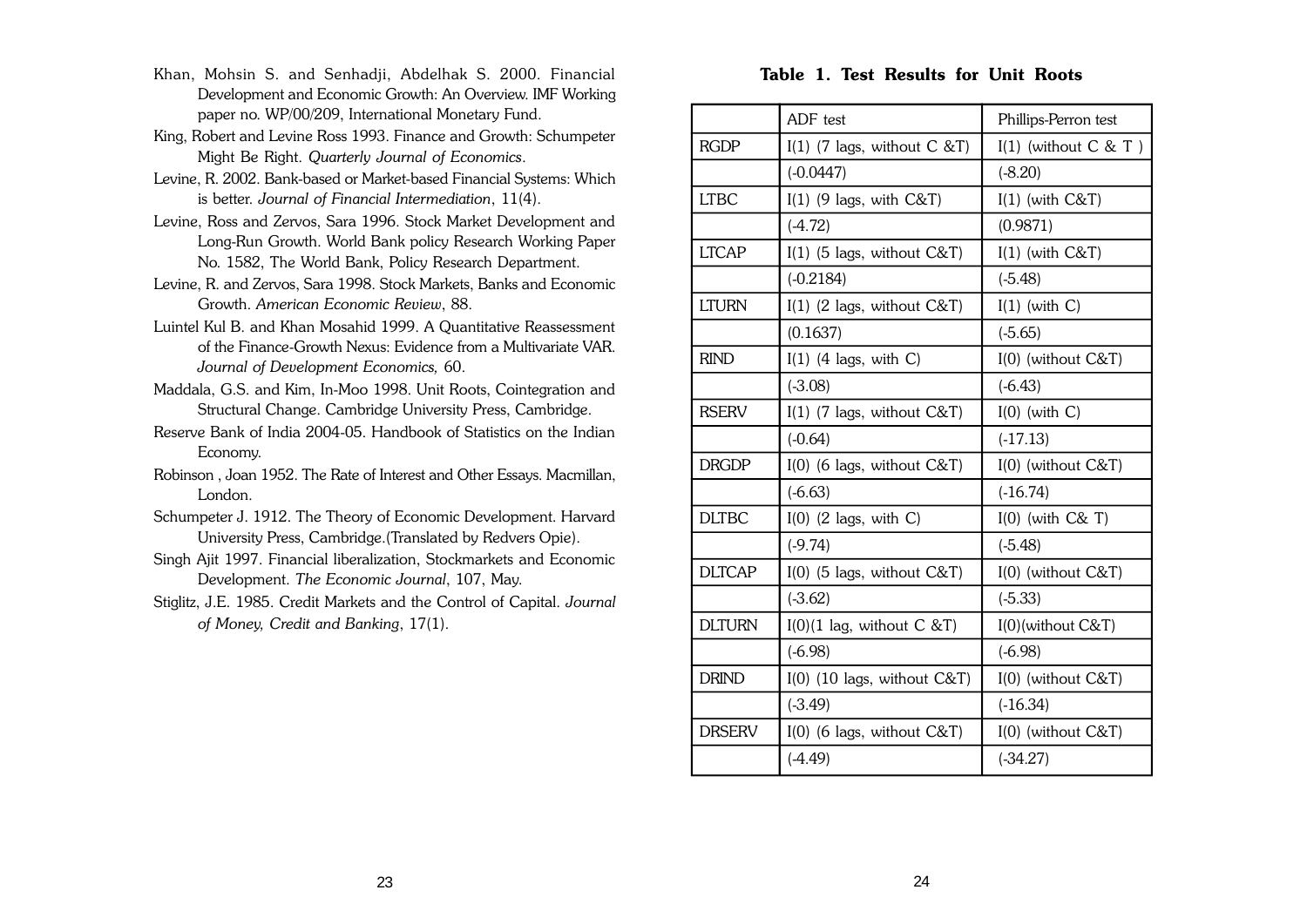|             | X            | $\alpha$  | β      | ρ            | n  |
|-------------|--------------|-----------|--------|--------------|----|
| <b>RGDP</b> | <b>LTCAP</b> | $-57.72$  | 12.25  | $-3.048$     | 8  |
|             |              | $(-1.25)$ | (1.30) | $(-2.656)^*$ |    |
| <b>RGDP</b> | LTURN        | $-2.02$   | 1.87   | $-0.903$     |    |
|             |              | $(-0.18)$ | (0.41) | $(-2.652)$   |    |
| <b>RGDP</b> | <b>LTBC</b>  | $-36.28$  | 8.07   | $-2.36$      | 10 |
|             |              | $(-0.63)$ | (0.67) | $(-4.39)$    |    |

#### **Table 2. The Engle-Granger Cointegration Tests : All Sectors**

\* indicates significance at 1% level.

## **Table 3. The Johansen Cointegration Test between RGDP and LTCAP**

| Eigenvalue | Likelihood<br>ratio | 5 percent<br>critical<br>value | 1 percent<br>critical<br>value | Hypothesized<br>No. of<br>Cointegrating<br>equation |
|------------|---------------------|--------------------------------|--------------------------------|-----------------------------------------------------|
| 0.408261   | 22.16979            | 15.41                          | 20.04                          | None**                                              |
| 0.192896   | 6.429076            | 3.76                           | 6.65                           | At most $1^*$                                       |

LR test indicates 2 cointegrating equations at 5% significance level.

\*(\*\*) denotes rejection of the hypothesis at 5% (1%) significance level.

 $Z = RGDP - 3.42$  LTCAP +14.26

## **Table 4. The Johansen Cointegration test between RGDP and LTURN**

| Eigenvalue | Likelihood<br>ratio | 5 percent<br>critical<br>value | 1 percent<br>critical<br>value | Hypothesized<br>No. of<br>Cointegrating<br>equation |
|------------|---------------------|--------------------------------|--------------------------------|-----------------------------------------------------|
| 0.278836   | 14.86784            | 15.41                          | 20.04                          | None                                                |
| 0.155242   | 5.061163            | 3.76                           | 6.65                           | At most $1^*$                                       |

LR rejects any cointegration at 5% significance level.

\*(\*\*) denotes rejection of the hypothesis at 5% (1%) significance level  $Z =$  RGDP  $-0.47$  LTURN  $-1.38$ 

## **Table 5. The Johansen Cointegration test between RGDP and LTBC**

| Eigenvalue | Likelihood<br>ratio | 5 percent<br>critical<br>value | 1 percent<br>critical<br>value | Hypothesized<br>No. of<br>Cointegrating<br>equation |
|------------|---------------------|--------------------------------|--------------------------------|-----------------------------------------------------|
| 0.358525   | 13.3345             | 15.41                          | 20.04                          | None                                                |
| 0.000353   | 0.010596            | 3.76                           | 6.65                           | At most 1                                           |

LR rejects any cointegration at 5% significance level.

\*(\*\*) denotes rejection of the hypothesis at 5% (1% ) significance level.

 $Z =$  RGDP  $-0.045$  LTBC  $-2.27$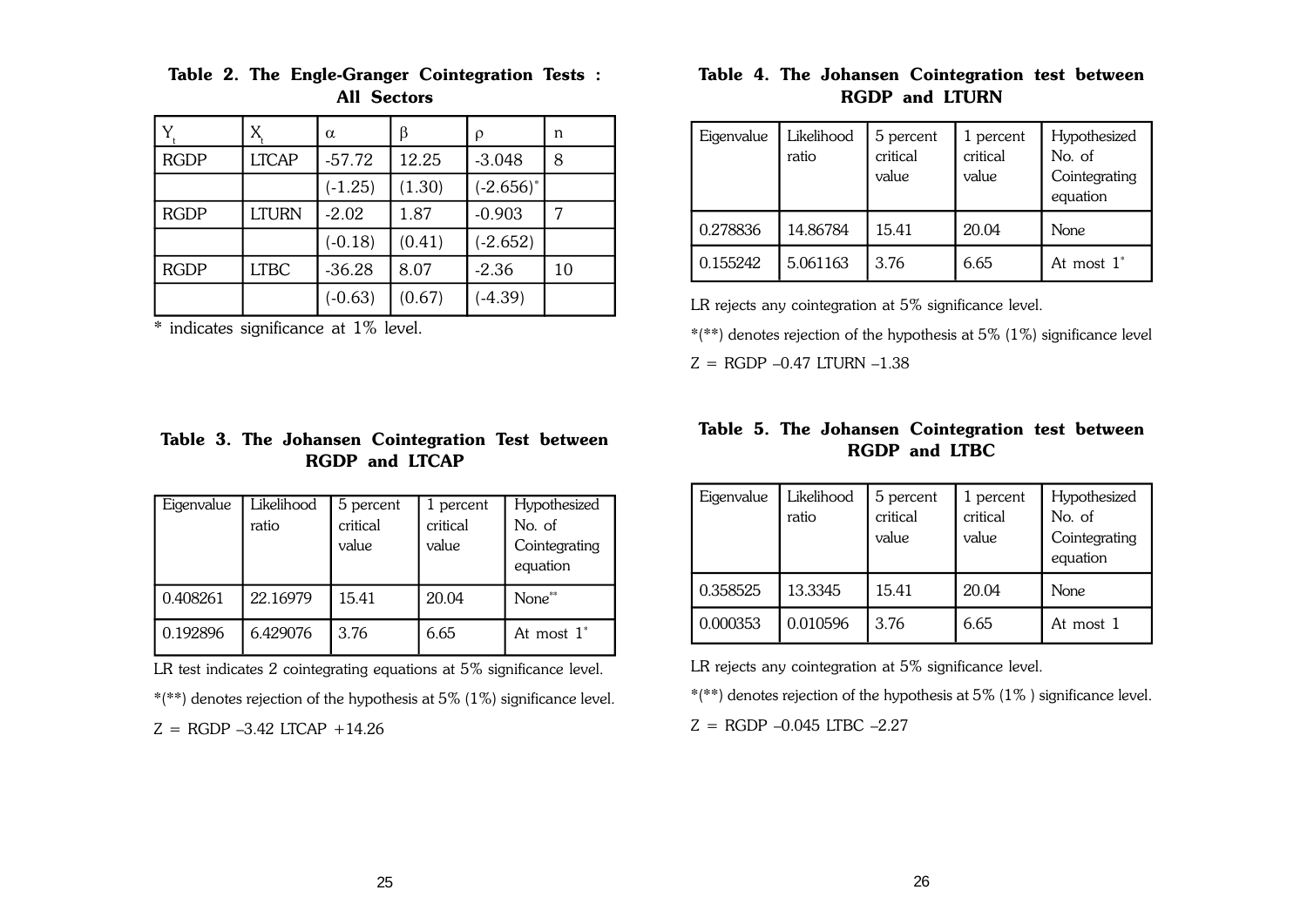| Eigenvalue | Likelihood<br>ratio | 5 percent<br>critical<br>value | 1 percent<br>critical<br>value | Hypothesized<br>No. of<br>Cointegrating<br>equation |
|------------|---------------------|--------------------------------|--------------------------------|-----------------------------------------------------|
| 0.866273   | 63.54334            | 29.68                          | 35.65                          | None**                                              |
| 0.225693   | 7.208685            | 15.41                          | 20.04                          | At most 1                                           |
| 0.001665   | 0.046645            | 3.76                           | 6.65                           | At most 2                                           |

## **Table 6. The Johansen Cointegration Test between RGDP, LTCAP and LTBC**

LR test indicates 1 cointegrating equation at 5% significance level. (\*\*) denotes rejection of the hypothesis at 5% (1%) significance level.

 $Z = RGDP + 0.05$  LTCAP – 0.07 LTBC –1.92

## **Table 7. The Engle-Granger Cointegration Tests:Industry**

|             | X            | $\alpha$ | β         | ρ             | n  |
|-------------|--------------|----------|-----------|---------------|----|
| <b>RIND</b> | <b>LTCAP</b> | 0.45     | 0.16      | $-3.086$      | 8  |
|             |              | (0.025)  | (0.04)    | $(-2.65)^{*}$ |    |
| <b>RIND</b> | <b>LTURN</b> | 5.93     | $-1.99$   | $-3.19$       | 5  |
|             |              | (1.47)   | $(-1.18)$ | $(-2.64)^*$   |    |
| <b>RIND</b> | <b>LTBC</b>  | 9.64     | $-1.75$   | $-3.21$       | 10 |
|             |              | (0.44)   | $(-0.38)$ | $(-4.39)$     |    |

\* indicates significance at 1% level.

## **Table 8. The Johansen Cointegration test between RIND and LTCAP**

| Eigenvalue | Likelihood<br>ratio | 5 percent<br>critical<br>value | 1 percent<br>critical<br>value | Hypothesized<br>No. of<br>Cointegrating<br>equation |
|------------|---------------------|--------------------------------|--------------------------------|-----------------------------------------------------|
| 0.715819   | 49.11075            | 15.41                          | 20.04                          | None**                                              |
| 0.205515   | 7.592003            | 3.76                           | 6.65                           | At most $1^{**}$                                    |

LR test indicates 2 cointegrating equations at 5% significance level.

\*(\*\*) denotes rejection of the hypothesis at 5%(1%) significance level.

 $Z =$  RIND + 2.56 LTCAP -13.76

## **Table 9. The Johansen cointegration test between RIND and LTURN**

| Eigenvalue | Likelihood<br>ratio | 5 percent<br>critical<br>value | 1 percent<br>critical<br>value | Hypothesized<br>No. of<br>Cointegrating<br>equation |
|------------|---------------------|--------------------------------|--------------------------------|-----------------------------------------------------|
| 0.691221   | 46.56262            | 15.41                          | 20.04                          | None**                                              |
| 0.210107   | 7.783316            | 3.76                           | 6.65                           | At most $1^{**}$                                    |

LR test indicates 2 cointegrating equations at 5% significance level.

 $*(**)$  denotes rejection of the hypothesis at  $5\%(1\%)$  significance level.

 $Z =$  RIND +0.90 LTURN -3.32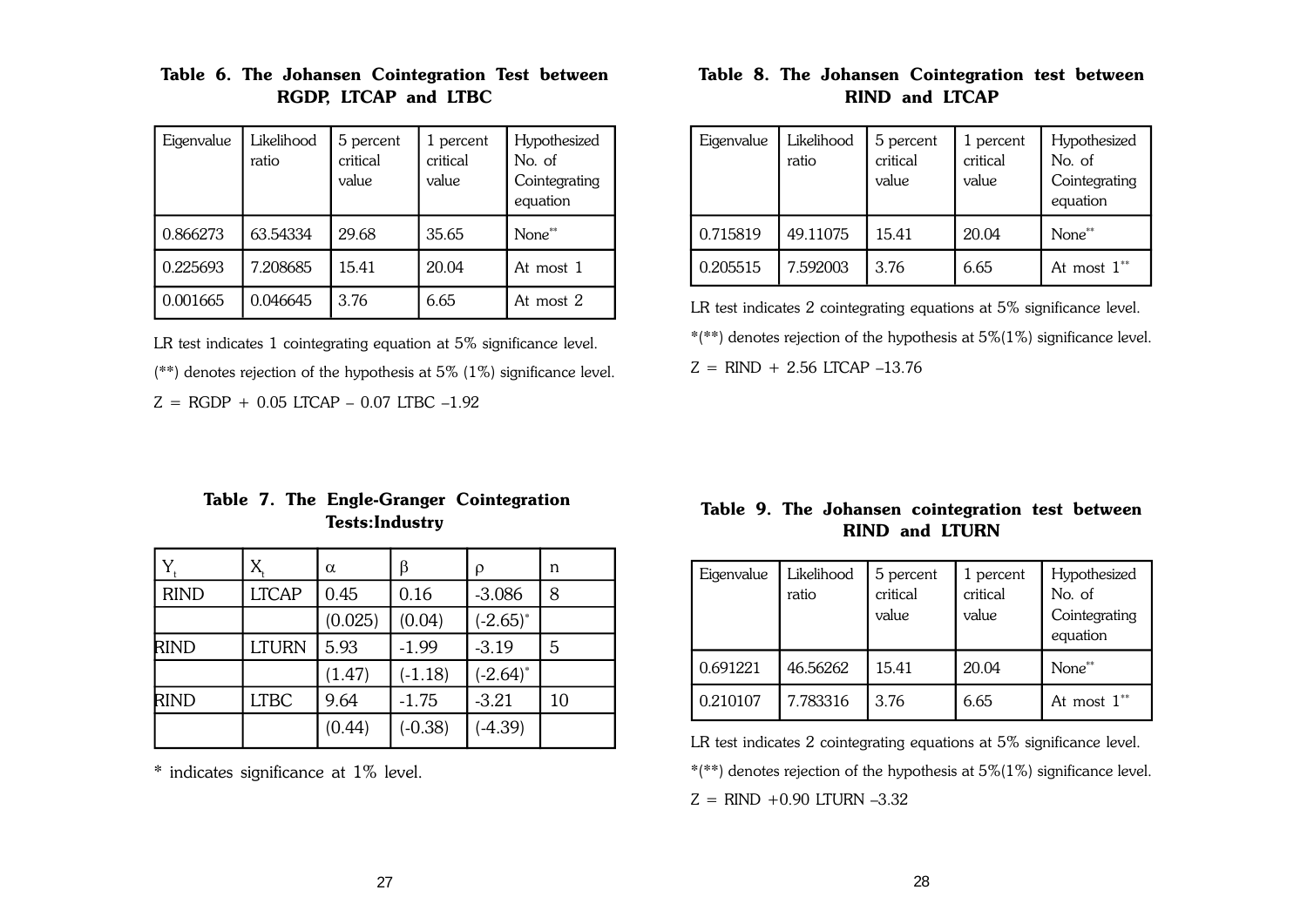| Eigenvalue | Likelihood<br>ratio | 5 percent<br>critical<br>value | 1 percent<br>critical<br>value | Hypothesized<br>No. of<br>Cointegrating<br>equation |
|------------|---------------------|--------------------------------|--------------------------------|-----------------------------------------------------|
| 0.752424   | 48.74508            | 15.41                          | 20.04                          | None**                                              |
| 0.077884   | 2.675783            | 3.76                           | 6.65                           | At most 1                                           |

## **Table 10. The Johansen cointegration test between RIND and LTBC**

LR test indicates 1 cointegrating equation at 5% significance level.

\*(\*\*) denotes rejection of the hypothesis at 5% (1%) significance level.

 $Z =$  RIND +3.34 LTBC -17.19

## **Table 12. The Engle-Granger Cointegration Tests: Service sector**

|              | X            | $\alpha$ | β         | ρ           | n  |
|--------------|--------------|----------|-----------|-------------|----|
| <b>RSERV</b> | <b>LTCAP</b> | 5.39     | $-0.53$   | $-0.72$     | 10 |
|              |              | (0.14)   | $(-0.07)$ | $(-2.66)$   |    |
| <b>RSERV</b> | <b>LTURN</b> | 13.99    | $-4.76$   | $-2.89$     | 6  |
|              |              | (1.70)   | $(-1.38)$ | $(-2.64)$ * |    |
| <b>RSERV</b> | <b>LTBC</b>  | 28.36    | $-5.34$   | $-1.49$     | 10 |
|              |              | (0.63)   | $(-0.57)$ | $(-2.66)$   |    |

\* indicates significance at 1% level.

## **Table 11.The Johansen Cointegration test between RIND, LTCAP and LTBC**

| Eigenvalue | Likelihood<br>ratio | 5 percent<br>critical<br>value | 1 percent<br>critical<br>value | Hypothesized<br>No. of<br>Cointegrating<br>equation |
|------------|---------------------|--------------------------------|--------------------------------|-----------------------------------------------------|
| 0.761626   | 61.19999            | 29.68                          | 35.65                          | None <sup>*</sup>                                   |
| 0.298532   | 13.88080            | 15.41                          | 20.04                          | At most 1                                           |
| 0.063917   | 2.179682            | 3.76                           | 6.65                           | At most 2                                           |

LR test indicates 1 cointegrating equation at 5% significance level. \*(\*\*) denotes rejection of the hypothesis at 5% (1%) significance level.  $Z = RIND + 1.04$  LTCAP + 3.27 LTBC -21.94

## **Table 13. The Johansen Cointegration Test between RSERV and LTCAP**

| Eigenvalue | Likelihood<br>ratio | 5 percent<br>critical<br>value | 1 percent<br>critical<br>value | Hypothesized<br>No. of<br>Cointegrating<br>equation |
|------------|---------------------|--------------------------------|--------------------------------|-----------------------------------------------------|
| 0.727107   | 50.46607            | 15.41                          | 20.04                          | None**                                              |
| 0.205943   | 7.609800            | 3.76                           | 6.65                           | At most $1^{**}$                                    |

LR test indicates 2 cointegrating equations at 5% significance level.

\*(\*\*) denotes rejection of the hypothesis at 5% (1%) significance level.

 $Z = RSERV + 5.06$  LTCAP  $-27.56$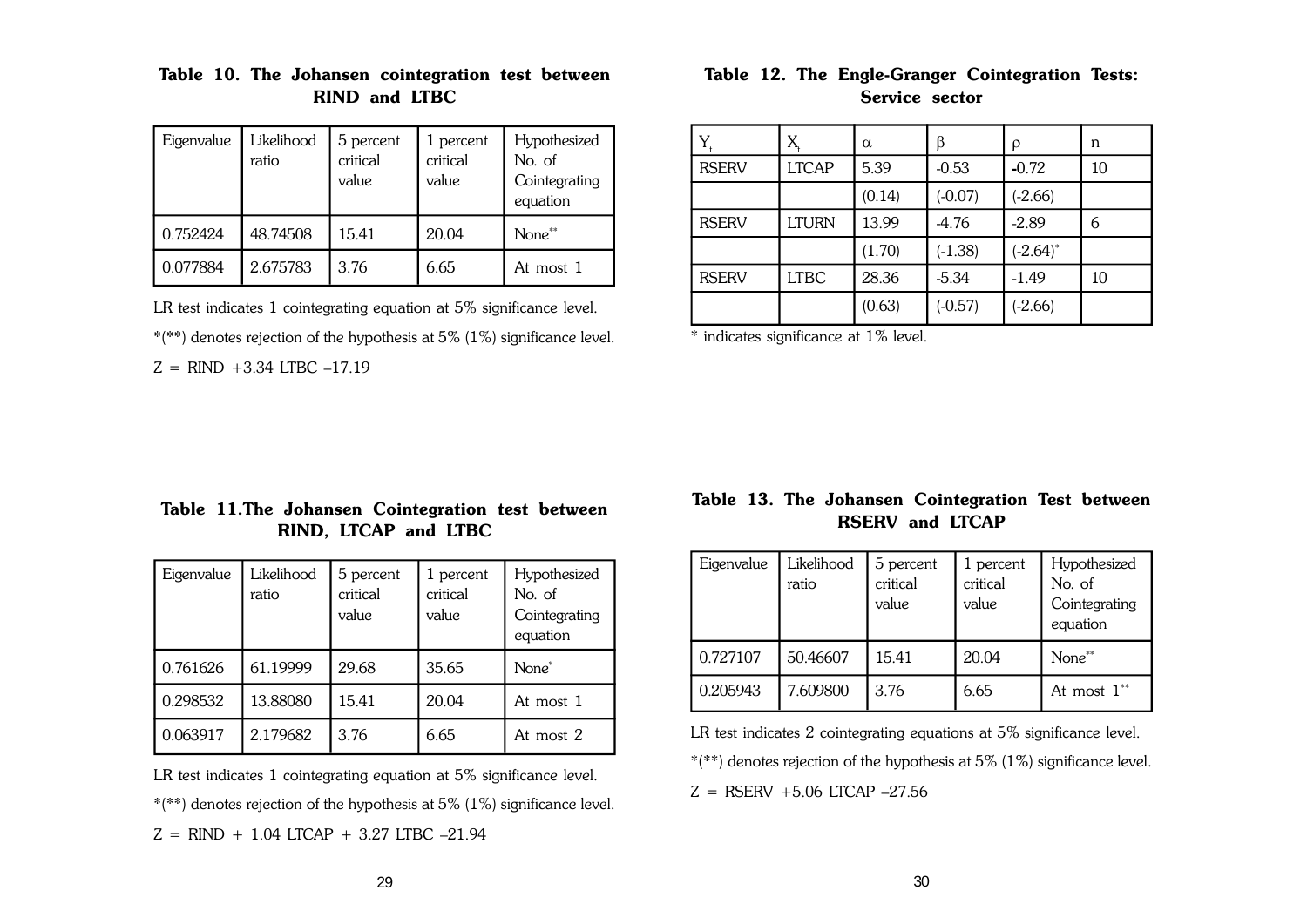| Eigenvalue | Likelihood<br>ratio | 5 percent<br>critical<br>value | 1 percent<br>critical<br>value | Hypothesized<br>No. of<br>Cointegrating<br>equation |
|------------|---------------------|--------------------------------|--------------------------------|-----------------------------------------------------|
| 0.697638   | 47.41962            | 15.41                          | 20.04                          | None**                                              |
| 0.214022   | 7.947272            | 3.76                           | 6.65                           | At most $1^{**}$                                    |

## **Table 14. The Johansen cointegration Test between RSERV and LTURN**

LR test indicates 2 cointegrating equations at 5% significance level.

\*(\*\*) denotes rejection of the hypothesis at 5% (1%) significance level

 $Z = RESERV + 1.52 LTURN -6.34$ 

## **Table 16. The Johansen Cointegration Test between RSERV, LTCAP and LTBC**

| Eigenvalue | Likelihood<br>ratio | 5 percent<br>critical<br>value | 1 percent<br>critical<br>value | Hypothesized<br>No. of<br>Cointegrating<br>equation |
|------------|---------------------|--------------------------------|--------------------------------|-----------------------------------------------------|
| 0.841642   | 75.29257            | 29.68                          | 35.65                          | None**                                              |
| 0.319090   | 14.47689            | 15.41                          | 20.04                          | At most 1                                           |
| 0.052918   | 1.794180            | 3.76                           | 6.65                           | At most 2                                           |

LR test indicates 1 cointegrating equation at 5% significance level. \*(\*\*) denotes rejection of the hypothesis at 5% (1%) significance level Z = RSERV –0.42 LTCAP +3.69 LTBC –18.36

## **Table 15. The Johansen Cointegration Test between RSERV and LTBC**

| Eigenvalue | Likelihood<br>ratio | 5 percent<br>critical<br>value | 1 percent<br>critical<br>value | Hypothesized<br>No. of<br>Cointegrating<br>equation |
|------------|---------------------|--------------------------------|--------------------------------|-----------------------------------------------------|
| 0.834070   | 61.74404            | 15.41                          | 20.04                          | None**                                              |
| 0.072109   | 2.469745            | 3.76                           | 6.65                           | At most 1                                           |

LR test indicates 1 cointegrating equation at 5% significance level.

\*(\*\*) denotes rejection of the hypothesis at 5% (1%) significance level.

 $Z = RSERV +4.01LTBC -21.96$ 

## **Table 17. Granger Causality Test Results: All Sectors**

| Null hypothesis                   | F-Statistic | Probability |
|-----------------------------------|-------------|-------------|
| LTCAP does not Granger cause RGDP | 0.52821     | 0.71618     |
| RGDP does not Granger cause LTCAP | 4.80392     | 0.00614     |
| LTURN does not Granger cause RGDP | 1.28502     | 0.30616     |
| RGDP does not Granger cause LTURN | 1.50136     | 0.23614     |
| LTBC does not Granger cause RGDP  | 1.77549     | 0.16978     |
| RGDP does not Granger cause LTBC  | 11.4898     | 3.5E-05     |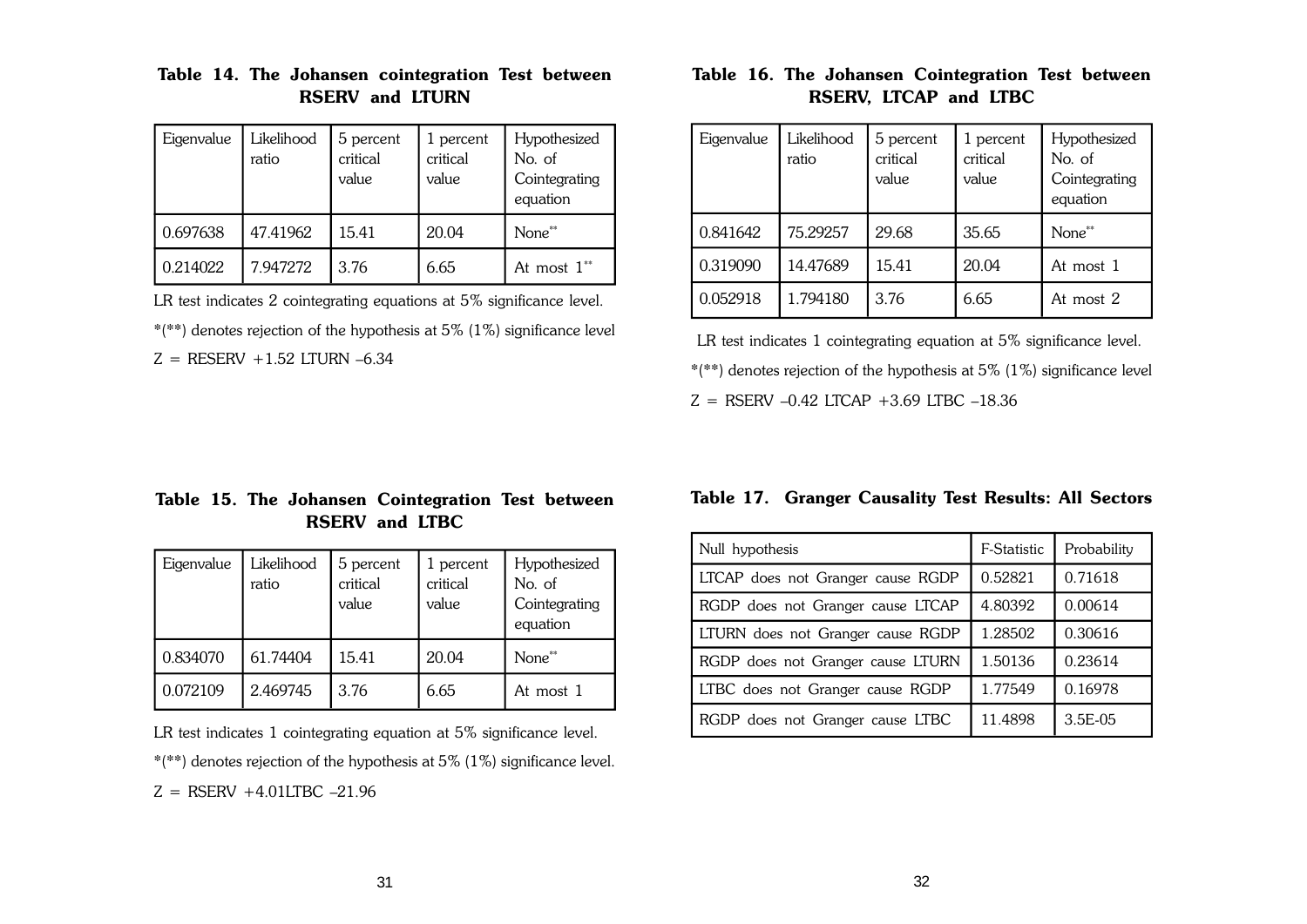| Null hypothesis                   | F-statistic | Probability |
|-----------------------------------|-------------|-------------|
| LTCAP does not Granger cause RIND | 0.21635     | 0.92650     |
| RIND does not Granger cause LTCAP | 2.65855     | 0.05991     |
| LTURN does not Granger cause RIND | 0.06329     | 0.99208     |
| RIND does not Granger cause LTURN | 0.96349     | 0.44711     |
| LTBC does not Granger cause RIND  | 3.17570     | 0.03341     |
| RIND does not Granger cause LTBC  | 6.56006     | 0.00124     |

**Table 18. Granger Causality Test Results: Industry**

## **Table 20. Test Results for Unit Roots: Stock Price Volatility**

|                    | ADF test                                      | Phillips-Perron test |
|--------------------|-----------------------------------------------|----------------------|
| <b>VOLATILITY</b>  | $I(1)$ (4 lags, with C)                       | $I(1)$ (with C)      |
|                    | $(-2.62)$                                     | $(-2.55)$            |
| <b>DVOLATILITY</b> | $I(0)$ (1 lag, with C&T) $I(0)$ (without C&T) |                      |
|                    | $(-5.78)$                                     | $(-4.42)$            |

## **Table 19. Granger Causality Test Results: Service Sector**

| Null hypothesis                    | F-statistic | Probability |
|------------------------------------|-------------|-------------|
| LTCAP does not Granger cause RSERV | 0.32149     | 0.86051     |
| RSERV does not Granger cause LTCAP | 4.27954     | 0.01035     |
| LTURN does not Granger cause RSERV | 1.28583     | 0.30586     |
| RSERV does not Granger cause LTURN | 1.47926     | 0.24251     |
| LTBC does not Granger cause RSERV  | 0.11032     | 0.97761     |
| RSERV does not Granger cause LTBC  | 12.8332     | 1.5E-05     |

## **Table 21. The Engle-Granger Cointegration Tests: Stock Price Volatility**

|                   | $X_{\!\scriptscriptstyle 1}$ | $\alpha$ | β         | ρ         | n |
|-------------------|------------------------------|----------|-----------|-----------|---|
| <b>VOLATILITY</b> | <b>RGDP</b>                  | 114.70   | $-0.10$   | $-2.68*$  | 4 |
|                   |                              | (12.01)  | $(-0.13)$ |           |   |
| <b>VOLATILITY</b> | <b>RIND</b>                  | 115.91   | $-1.17$   | $-3.47*$  |   |
|                   |                              | (11.99)  | $(-0.57)$ |           |   |
| <b>VOLATILITY</b> | <b>RSERV</b>                 | 115.93   | $-0.53$   | $-3.40^*$ |   |
|                   |                              | (11.90)  | $(-0.53)$ |           |   |